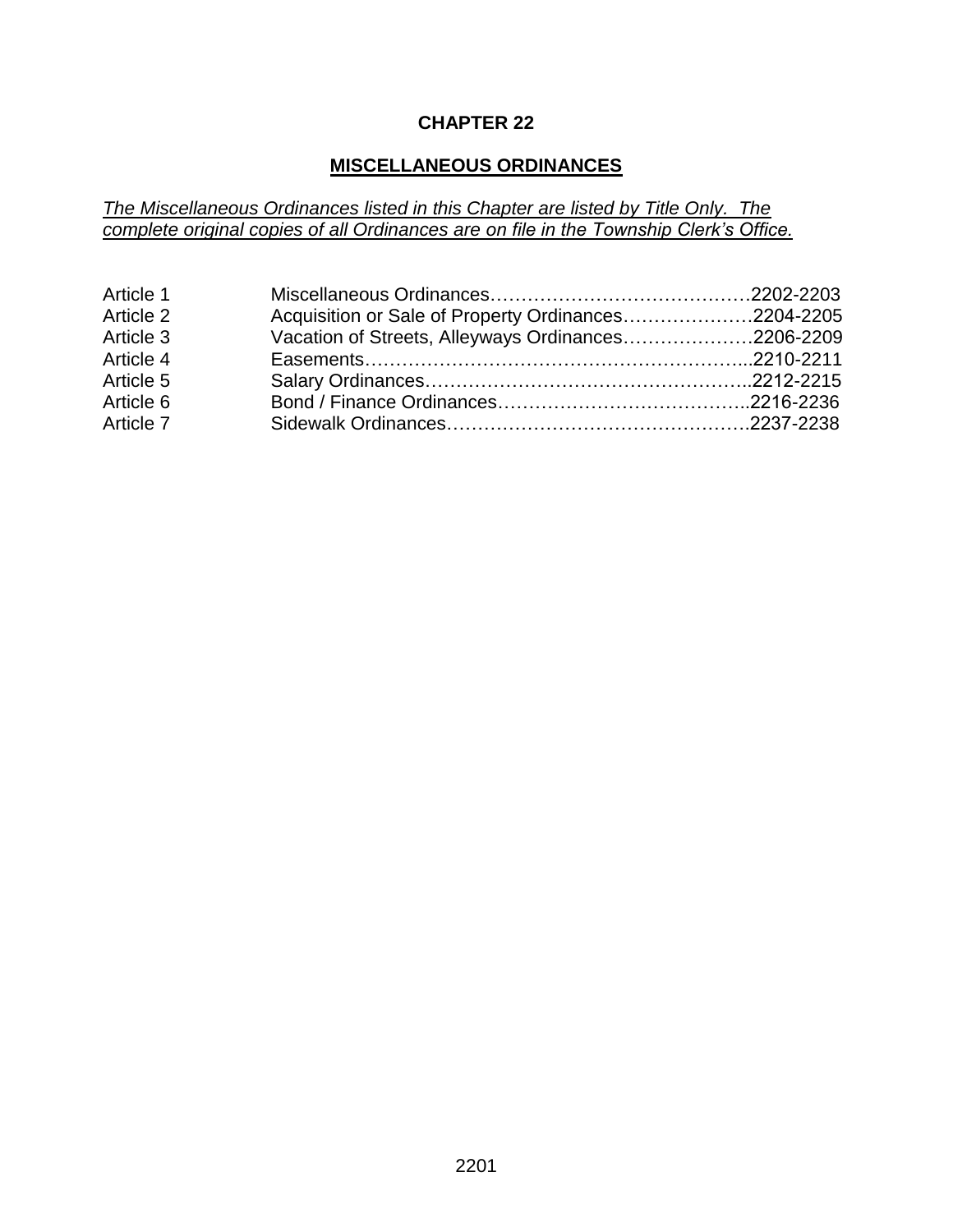# **ARTICLE 1 MISCELLANEOUS ORDINANCES**

*The Miscellaneous Ordinances listed in this Article are listed by Title Only. The complete original copy of all Ordinances are on file in the Township Clerk's Office.*

- 1. An Ordinance to authorize petition to the New Jersey Legislature for the passage of a private, special or local law regulating the Internal Affairs of the Township. (04-20-1995)
- 2. An Ordinance Authorizing the Mayor of the Township of Pennsville to enter into an Inter-Municipal Police Assistance Program (02-15-1996)
- 3 An Ordinance establishing the eligibility for the Commercial Structure or Structures located on Tax Block 1206, Lot 51 as shown on the Tax Map of the Township of Pennsville previously determined to be in need of rehabilitation, for exemption from taxation and establishing application procedures. (01-16-1997)
- 4. An Ordinance of the Township of Pennsville adopting a redevelopment plan for a portion of Tax Block 301, Lot 1, as shown on the tax map of the Township of Pennsville, which tract of land is owned by E.I. DuPont De Nemours and Co., Inc., and which tract is commonly referred to as the Du Pont Chambers Works" (A-6- 1999)
- 5. An Ordinance entitled "An Ordinance to request the Clerk of the County of Salem to place a certain proposition upon the ballot to be used at the next General Election within the Township to test the sentiment of the voters thereon as a non-binding referendum pursuant to NJSA 19:37-1 et seq." (A-7-2002)
- 6. An Ordinance of the Township of Pennsville adopting a Redevelopment Plan for that project commonly referred to as Township of Pennsville 2007 Redevelopment Project. (A-3-2008)
- 7. An Ordinance of the Township of Pennsville authorizing Financial Agreements between the Township of Pennsville and Various affiliates of Pennsville Commercial Land, Inc., pursuant to the long term tax exemption law, NJSA 40A:20- 1, et seq. (A-34-2010)
- 8. An Ordinance of the Township of Pennsville repealing the Township of Pennsville Personnel Policy as authorized by Ordinance No. A-1-98 and in its place adopting a new Personnel Policy Manual (A-7-2014)
- 9. An Ordinance of the Township of Pennsville adopting a Redevelopment Plan for that project commonly referred to as Pennsville Redevelopment Area – Phase II (A-27-2014)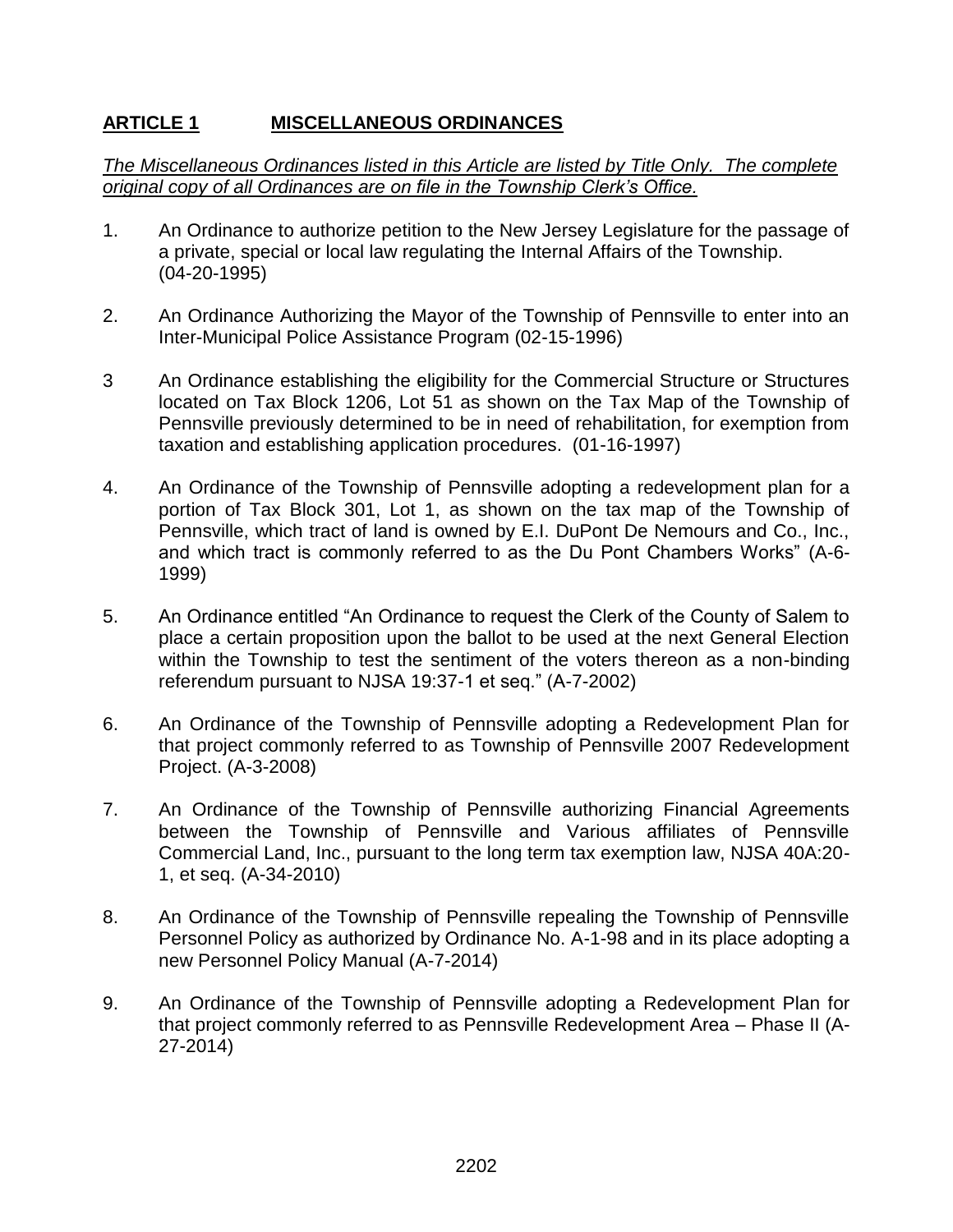- 10. An Ordinance of the Township of Pennsville Authorizing a Financial Agreement between the Township of Pennsville and Various Affiliates of Pennsville Commercial Land, Inc., Pursuant to the Long Term Tax Exemption Law, NJSA 40A:20-1 (A-6-2015)
- 11. An Ordinance of the Township of Pennsville Authorizing the Township's mayor to enter into an Amended Financial Agreement on behalf of the Township with Pennsville Commercial Land, Inc., which original agreement was authorized by Township Ordinance A-6-2015, and which amendment will provide for a minimum service charge to be paid by Pennsville W Urban Renewal, LLC, in lieu of taxes otherwise to have been paid (A-12-2015)
- 12. An Ordinance of the Township of Pennsville Authorizing the lease of a portion of Tax Block 4802 Lot 1 which consists of approximately 15.01 acres and which tract is owned by the Township of Pennsville to the Nick Mowers Foundation which tract of land shall be used as a "Dog Park" (A-4-2018)
- 13. An Ordinance of the Township of Pennsville Adopting a Redevelopment Plan for that project Commonly referred to and hereinafter to be known as the "Calpine Redevelopment Area" Sometimes referred to as the D2 Redevelopment Plan and/or Pennsville North Redevelopment Area – Phase 3 (A-1-2020)
- 14. An Ordinance of the Township of Pennsville, County of Salem, State of New Jersey amending the Redevelopment Plan for the Calpine Redevelopment Area as adopted by Township of Pennsville Ordinance A-1-2020 on January 16, 2020 (A-13-2020)
- 15. An Ordinance of the Township of Pennsville adopting a Redevelopment Plan for that project commonly referred to and hereinafter to be known as the "Township of Pennsville Renewable Energy Redevelopment Project" (A-16-2020)
- 16. An ordinance of the Township of Pennsville Authorizing a Private Sale of Certain Items of Personal Property to the City of Salem (A-19-2020)
- 17. An Ordinance of the Township of Pennsville Authorizing a financial agreement between the Township of Pennsville and Deepwater Investment Group, LLC (to be renamed Deepwater Investment Group Urban Renewal, LLC upon approval of DCA URE Application) pursuant to the New Jersey Long Term Tax Exemption Law, NJSA 40A:20-1 et seq. (A-20-2020)
- 18. An Ordinance of the Township of Pennsville Authorizing the assignment and assumption of a certain financial agreement entered into by and between the Township of Pennsville and Deepwater Investment Group Urban Renewal, LLC application entered into pursuant to the New Jersey Long Term Tax Exemption Law, NJSA 40A:20-1 et seq to CTR Garden State Logistics Urban Renewal LLC (A-6-2021)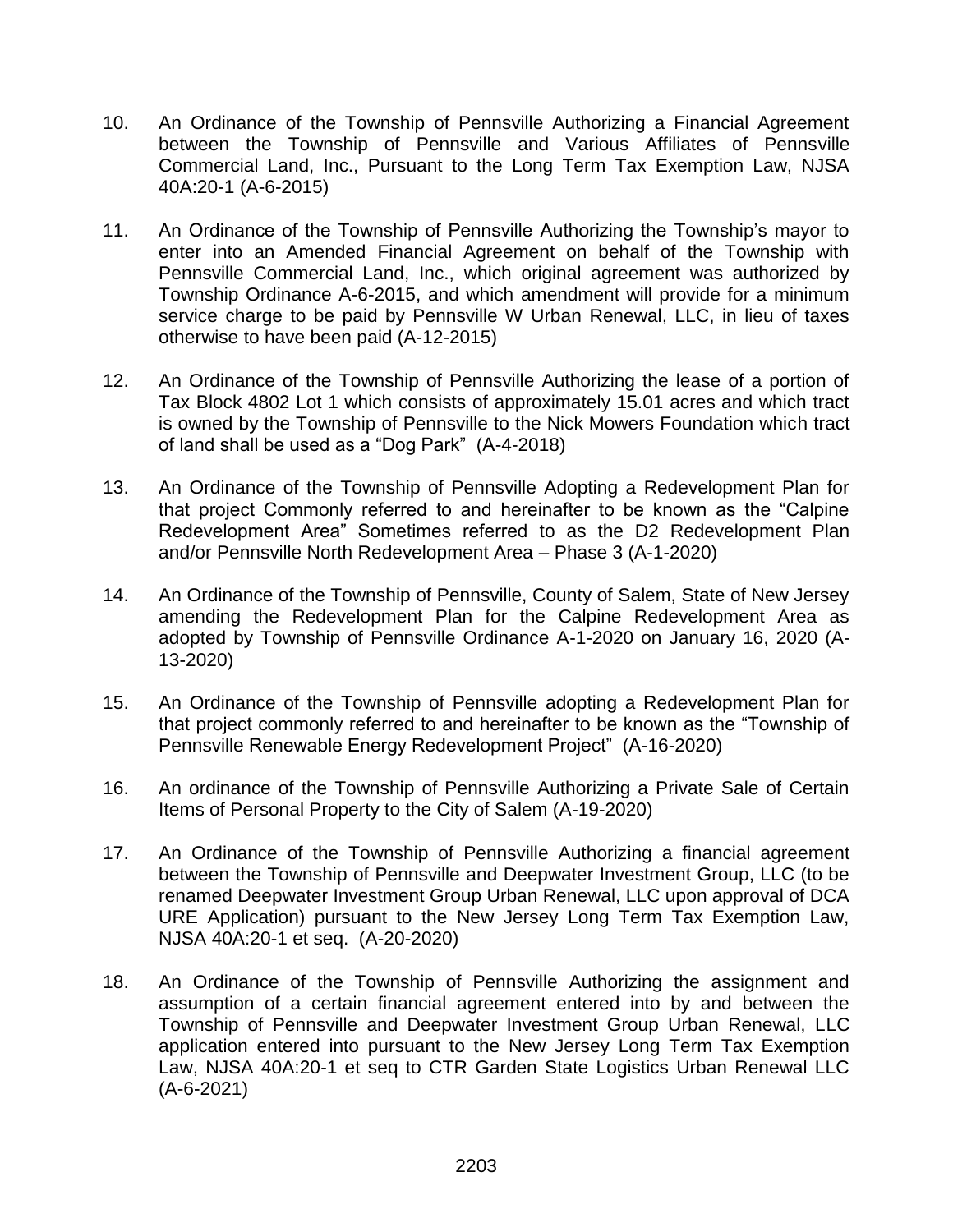# **ARTICLE 2 ACQUISITION OR SALE OF PROPERTY ORDINANCES**

### *The Ordinances listed in this Article are listed by Title Only. The complete original copy of all Ordinances are on file in the Township Clerk's Office.*

- 1. An Ordinance providing for the acquisition of certain lands adjoining Township Lands used by the Township Water Department on Heron Avenue (11-2-1972)
- 2. An Ordinance to confirm conveyances of Real Estate interests in connection with the widening of State Highway Route 49 and related works (11-6-1975)
- 3. An Ordinance to authorize the acquisition of certain rights of way for the extension of Municipal Utility Lines (1-20-1977)
- 4. An Ordinance to authorize and confirm the acquisition of certain real estate interests for the purpose of road widening (A-5-1980)
- 5. An Ordinance authorizing the acceptance of Title to Land from the United States of America for Public Park or Recreation Purpose (A-7-1980)
- 6. An Ordinance Entitled "An Ordinance to authorize the exchange of property interests in certain specified real estate premises between the Township of Pennsville and the Pennsville Public Library Association", (A-7-81)
- 7. An Ordinance entitled "An Ordinance in the matter of Pheasant Lane, Inc., and the Township of Pennsville to authorize the exchange, quieting of title and release of rights, title and interests to certain lands dedicated and conveyed to the Township for Municipal Purposes (A-6-89)
- 8. An Ordinance authorizing the private sale of real property no longer needed for public purposes (A-26-1997)
- 9. An Ordinance authorizing the private sale of real property no longer needed for public purposes (A-29-1997)
- 10. An Ordinance authorizing the private sale of real property no longer needed for public purposes (A-4-1999)
- 11. An Ordinance authorizing the acquisition, by the Township of Pennsville, of a portion of that property shown on the official Tax Map of the Township of Pennsville as Block 3310, Lot 8 (.15 Acres), and a 15-ft wide easement across that property as shown on the official Tax Map of the Township of Pennsville as Block 3310, Lot 9 (*also cross referenced under easements)* (A-35-2000)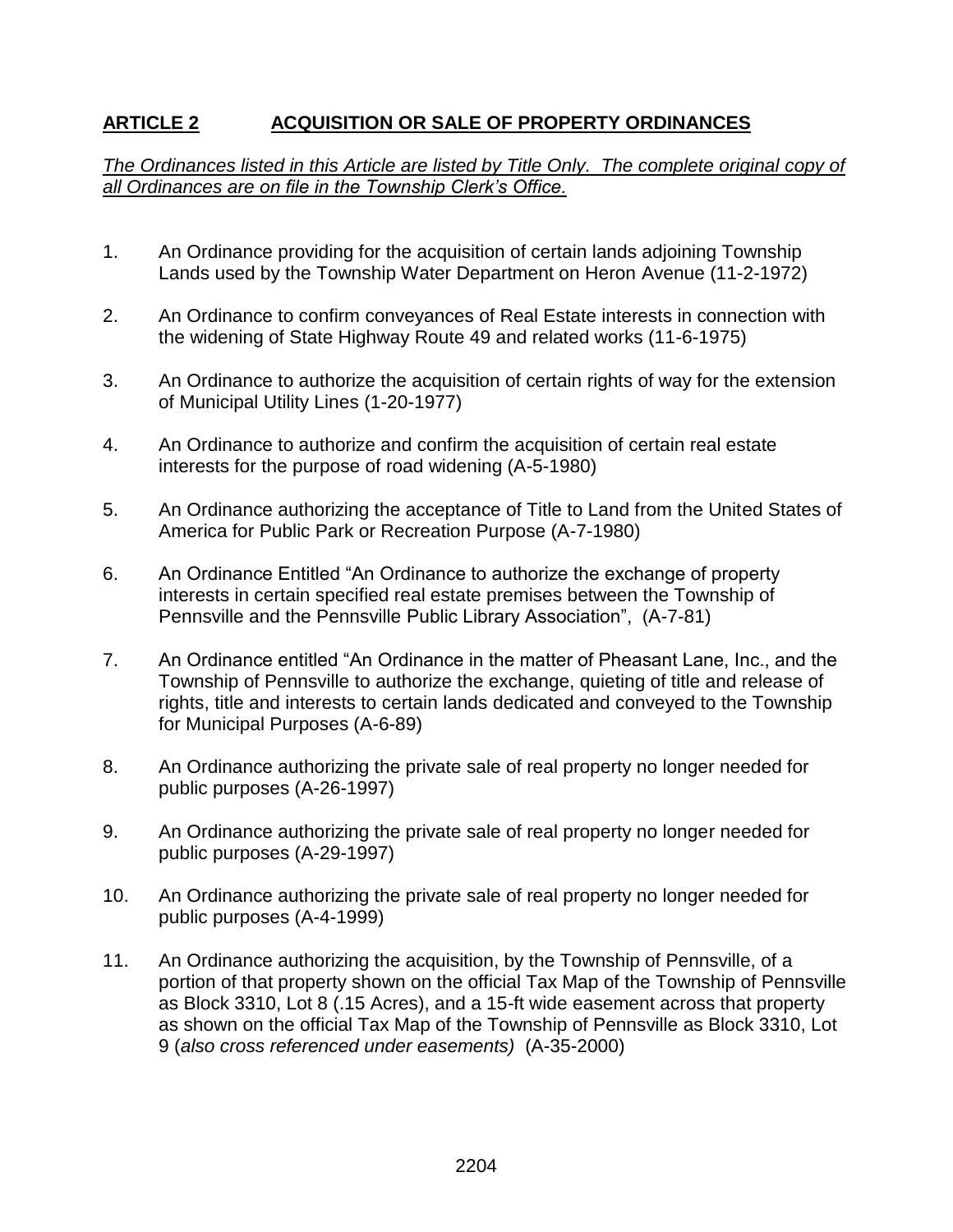- 12. An Ordinance authorizing the private sale of real property no longer needed for public purposes (A-36-2000)
- 13. An Ordinance authorizing the transfer of one Smithco super rake, model # 19-119, Serial No. 3066, Motor # K341S, Spec # 71384, Series No. 1634609463, to the Pennsville Board of Education in return for the payment of the sum of \$1.00 (A-12- 2003)
- 14. An Ordinance authorizing the sale of unneeded fire hose 500 feet of 4" fire hose to the Pennsville Sewerage Authority and 500 feet of 4" fire hose to Oldmans Township in return for the payment of \$1.00 from each (A-7-2004)
- 15. An Ordinance authorizing the sale of unneeded fire hose 500 feet of 4" fire hose to the Pennsville Water Department, 1000 feet of 4" fire hose to Alloway Township Fire Department, 500 feet of 4" fire house to Oldmans Township (Auburn) Fire Department, 400 feet of 2 ½" Fire Hose to Alloway Township Fire Department and 400 feet of 2 ½" hose to Oldmans Township (Auburn) Fire Department in return for the payment of the sum of \$1.00 for each of the quantities of hose in question (A-14-2004)
- 16. An Ordinance authorizing the sale of an unneeded emergency light bar to the Salem County Fire Police in return for the payment of \$1.00 (A-10-2005)
- 17. An Ordinance authorizing the exchange of lands between the Township of Pennsville and Earl Wood, which lands are located in what is commonly known as the third section of Penn Beach (A-9-2008)
- 18. An Ordinance of the Township of Pennsville authorizing the Township to acquire fee simple title to that tract of land designated as Tax Block 205, Lots 2 and 3, as shown on the official Tax Map of the Township of Pennsville from the last owner of record, D. Anthony De Frank, and if such acquisition cannot be made by negotiation, then acquisition of title shall be made by way of a condemnation proceeding (A-10-2009)
- 19. An Ordinance of the Township of Pennsville Authorizing the Sale of Property owned by the Township to wit: Tax Block 1101 Lot 48.0 (Leap Drive) to the Leap Drive Homeowners Association Inc – Consideration \$1.00 (A-22-2017)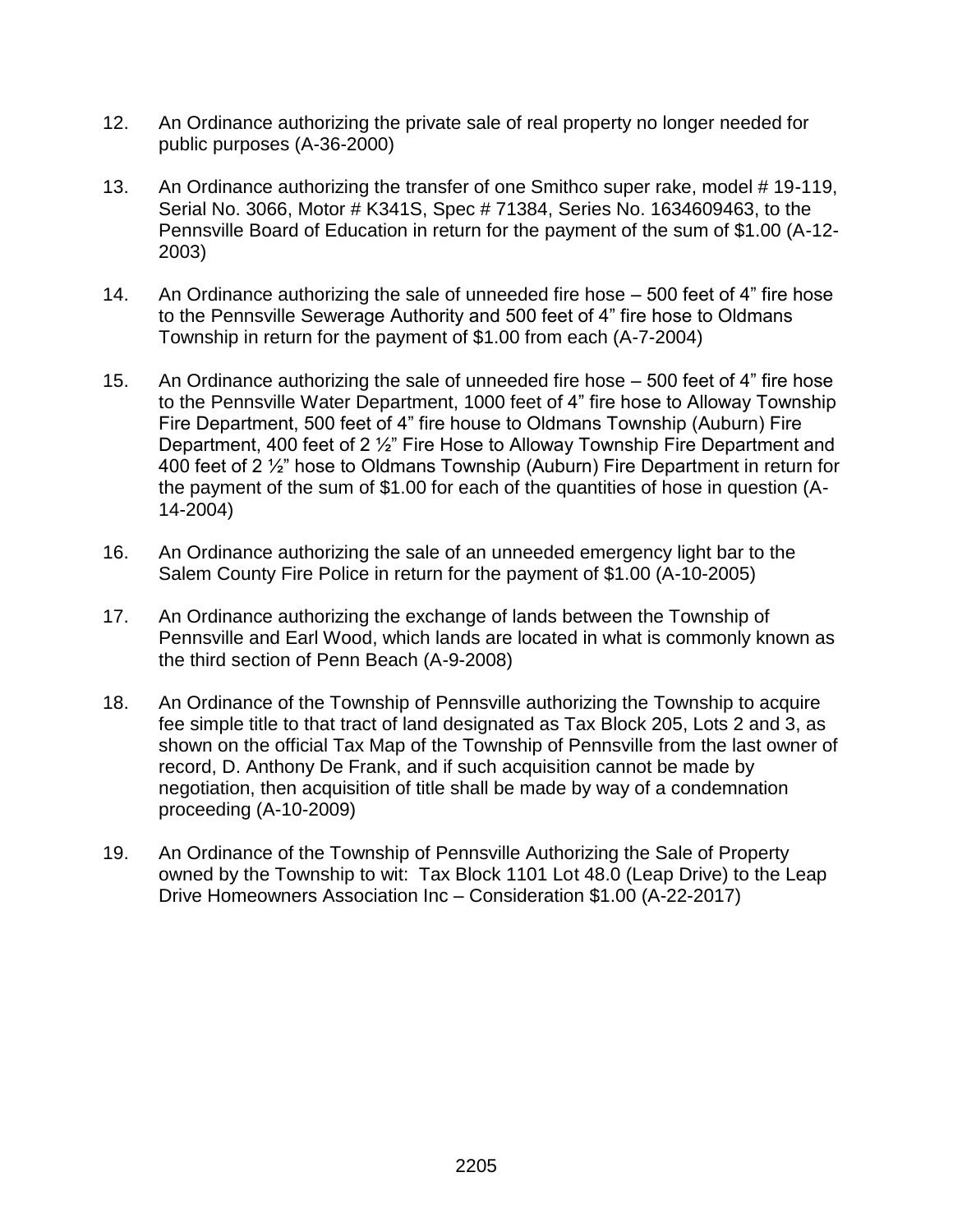# **ARTICLE 3 VACATION OF CERTAIN STREETS**

It is deemed that the public interest would be best served by the vacation of the streets or portions of streets as set forth in this Article, and that the public rights therein shall be wholly released and extinguished.

*Vacation Ordinances are listed by Title Only. Complete, Original Ordinances are on file in the Municipal Clerk's Office*

*Please note that the following list is a list of Ordinances that were adopted vacating Township Property. This is not a full representation of vacations approved by the Township Committee, as some vacations were authorized by Resolution. All Township Resolutions are on file with the Township Clerk.*

- 1. An Ordinance to vacate, abandon and close a portion of the street known as Pinks Avenue from the point where it intersects with new construction of US Route #40 to a similar point of intersection easterly therefrom (11-01-73)
- 2. An Ordinance to vacate, abandon and release public rights to a certain portion of dedicated public street known as Shirley Avenue, amp of revised section of Parkview Terrace, situate, lying and being in the Township of Pennsville, County of Salem and State of New Jersey. (7-7-77)
- 3. An Ordinance releasing, extinguishing and vacating any and all public rights in and to a portion of a roadway located within the Township of Pennsville, to wit: A 27.44 Square Ft. tract of land located on the Northeast side of Sanford Road adjacent to that property designated as Block 3505, Lot 11, on the Tax Map of the Township of Pennsville (A-7-98)
- 4. An Ordinance to release, extinguish, and vacate any and all public rights in and to certain streets and alleys located within the Township of Pennsville, to wit: Portions of Second Avenue, High Street, the 15-ft alley located northeast of High Street adjacent to Block 203, Lot 15, and a potion of the 15-ft alley located southwest of High Street and adjacent to Block 205, Lot 4, and not that section adjacent to Block 205, Lot 3 (A-9-97)
- 5. An Ordinance for vacating a portion of premises situate on Washington Drive in the Township of Lower Penns Neck, adjoining Lot #21, Plan of lots of Churchtown Development on file in the Salem County Clerk's office, dedicated in said plan as a "park" (6/6/63)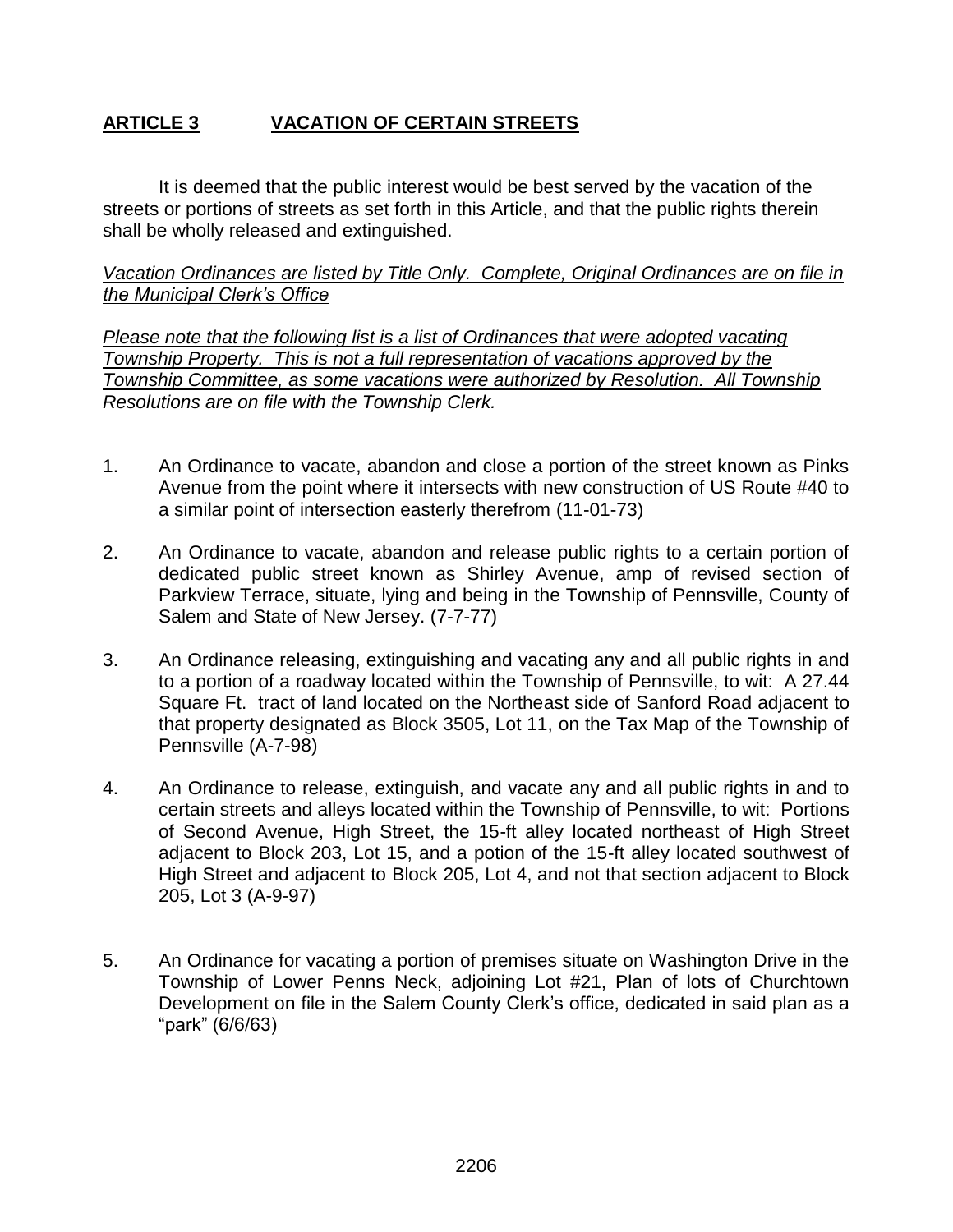- 6. An Ordinance to vacate, abandon and release public rights to a portion of University Drive between Kansas Road and Harvard Road, and portions of Jefferson Road and Illinois road northwest from Salem Drive, situate, lying and being in the Township of Pennsville (Formerly Lower Penns Neck Township) County of Salem and State of New Jersey (2/17/66)
- 7. An Ordinance for the vacation of an alley running from the westerly edge of South Broadway to the southeasterly edge of second street, Township of Pennsville, County of Salem, State of New Jersey (5/19/66)
- 8. An Ordinance to release, vacate and extinguish any and all public rights in and to all of Holmes Avenue and a Portion of Henry Avenue as amended (APP-1-91)
- 9. An Ordinance releasing extinguishing and vacating any and all public rights in and to an unimproved portion of a roadway located entirely within the confines of the Township of Pennsville, to wit: .20 of an acre of land located on the southeast end of East Cornell Road (A-15-99)
- 10. An Ordinance releasing extinguishing and vacating any and all public rights in and to an unimproved portion of a roadway located entirely within the confines of the Township of Pennsville, to wit: A portion of Grove Road (A-18-99)
- 11. An Ordinance releasing extinguishing and vacating any and all public rights in and to an unimproved portion of a roadway located entirely within the confines of the Township of Pennsville, to wit: A portion of the southern end of Shirley Avenue (A-18-2000)
- 12. An Ordinance releasing extinguishing and vacating any and all public rights in and to an unimproved portion of a roadway located entirely within the confines of the Township of Pennsville, to wit: A portion of Penns Avenue (A-30-2000)
- 13. An Ordinance releasing extinguishing and vacating any and all public rights in and to an unimproved portion of a roadway located entirely within the confines of the Township of Pennsville, to wit: A portion of Fourth Street (A-41-2000)
- 14. An Ordinance releasing extinguishing and vacating any and all public rights in and to an unimproved portion of a roadway located entirely within the confines of the Township of Pennsville, to wit A portion of Jefferson Road (A-12-2001)
- 15. An Ordinance releasing extinguishing and vacating any and all public rights in and to an unimproved portions of various roadways located entirely within the confines of the Township of Pennsville, to wit:
	- A. A portion of Cape May Drive
	- B. A portion of Jefferson Road
	- C. A portion of Linden Lane (A-20-2001)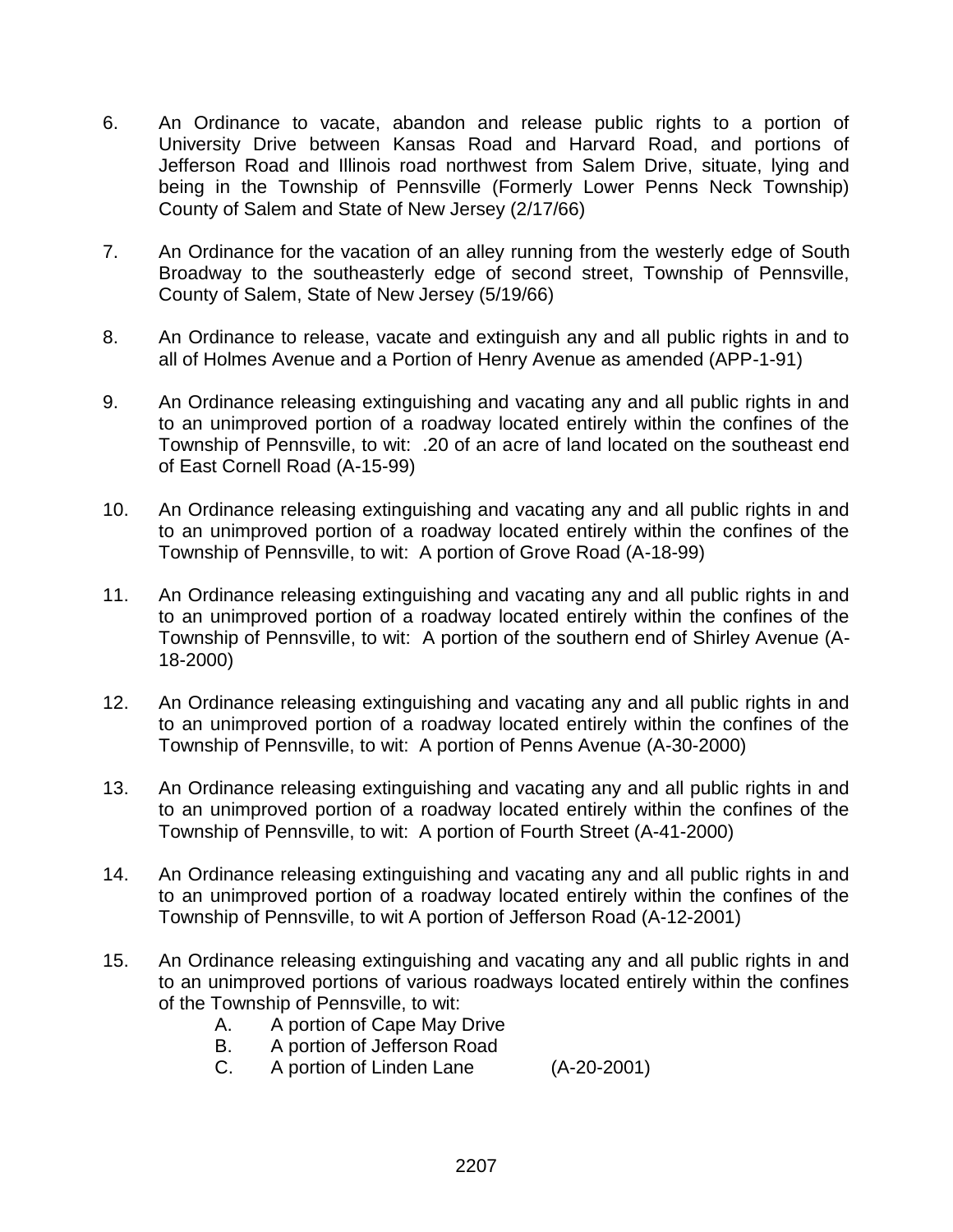- 16. An Ordinance releasing extinguishing and vacating any and all public rights in and to an unimproved portion of an alleyway located entirely within the confines of the Township of Pennsville, to wit: A portion of an alleyway located between First Street and State Highway Route 49, and more specifically that alleyway lying between Tax Block 3009, Lots 7, 8, 9, 15 and 16 (A-13-2003)
- 17. An Ordinance releasing extinguishing and vacating any and all public rights in and to an unimproved portion of a roadway located entirely within the confines of the Township of Pennsville, to wit: A portion of Wilson Lane (A-4-2004)
- 18. An Ordinance releasing, extinguishing and vacating any and all public rights in and to an unimproved portion of a roadway located entirely within the confines of the Township of Pennsville, to wit: Westover Avenue (A-19-2006)
- 19. An Ordinance releasing, extinguishing and vacating any and all public rights in and to an unimproved portion of a roadway located entirely within the confines of the Township of Pennsville, to wit: A portion of Penn Beach Drive (A-37-2006)
- 20. An Ordinance releasing, extinguishing and vacating any and all public rights in and to an unimproved portion of a roadway located entirely within the confines of the Township of Pennsville, to wit: A portion of Old Toll Bridge Road (A-2-2007)
- 21. An Ordinance releasing, extinguishing and vacating any and all public rights in and to an unimproved portion of a roadway located entirely within the confines of the Township of Pennsville, to wit: A portion of Princeton Road. (A-25-2007)
- 22. An Ordinance releasing, extinguishing and vacating any and all public rights in and to an unimproved portion of roadway located entirely within the confines of the Township of Pennsville, to Wit: King Street (A-26-2007)
- 23. An Ordinance releasing, extinguishing and vacating any and all public rights in and to an unimproved portion of roadway located entirely within the confines of the Township of Pennsville, to wit: A portion of Cedar Avenue (A-35-2009)
- 24. An Ordinance releasing, extinguishing and vacating any and all public rights in and to an unimproved portion of a roadway located entirely within the confines of the Township of Pennsville, to wit: A portion of Boston Road (A-25-2010)
- 25. An Ordinance releasing, extinguishing and vacating any and all public rights in and to an unimproved portion of an alleyway located entirely within the confines of the Township of Pennsville, to wit: A portion of an alleyway located between Castle Heights and River Drive Avenue, and more specifically that portion of the Alleyway abutting Tax Block 2903, Lot 1 (A-20-2012)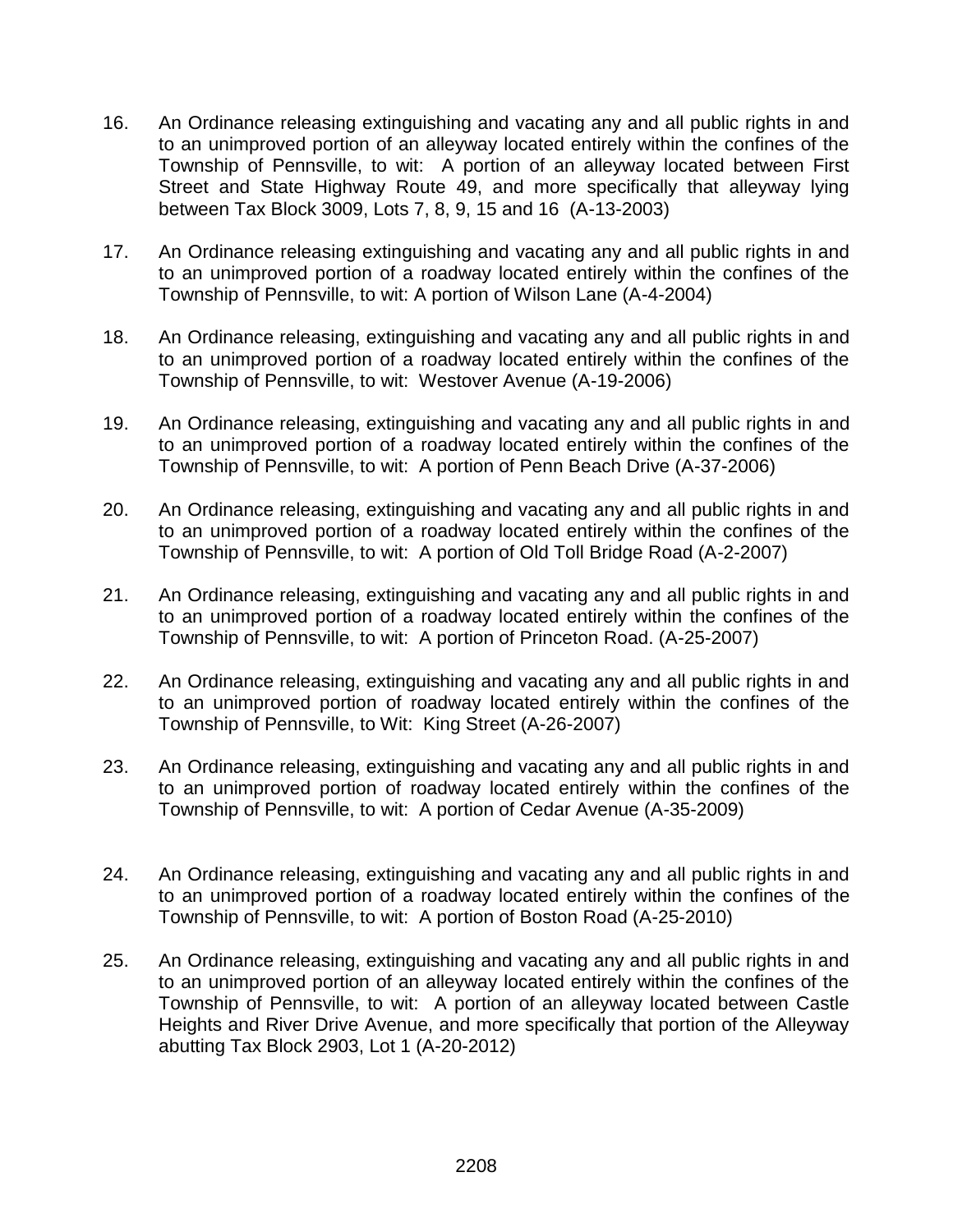- 26. An Ordinance releasing, extinguishing and vacating any and all public rights in and to an unimproved portion of an Alleyway located entirely within the confines of the Township of Pennsville, to Wit: A portion of an alleyway located off Lippincott Avenue and Locuson Avenue, and more specifically the alleyway which adjoins Township of Pennsville Tax Block 401, Lots 16, 17, 18, 19, 20 and 21 (A-17-2013)
- 27. An Ordinance releasing, extinguishing and vacating any and all public rights in and to an unimproved portion of an alleyway and an unimproved portion of Castle Heights Avenue entirely within the confines of the Township of Pennsville, to wit: A portion of an alleyway located between Tax Block 3003, Lots 1 and 3 running from First Street to Castle Heights Avenue and one half of unimproved Castle Heights Avenue located along Tax Block 3003, Lot 3. (A-2-2015)
- 28. An Ordinance releasing, extinguishing and vacating any and all public rights in and to an unimproved portion of Castle Heights Avenue and an unimproved portion of an alleyway and entirely within the confines of the Township of Pennsville, to wit: A portion of unimproved Castle Heights Avenue located along Tax Block 3004, Lot 1 and 2 and an alleyway located between Tax Block 3004, Lots 1 and 2 (A-22-2015)
- 29. An Ordinance Releasing, extinguishing and vacating any and all public rights in and to an unimproved portion of Princeton Road entirely within the confines of the Township of Pennsville, to wit: An unimproved portion of Princeton located along Tax Block 3806, Lots 1 and 2, and Tax Block 3807, Lots 7 and 8 (A-17-2016)
- 30. An Ordinance releasing, extinguishing and vacating any and all pubic rights in and to an unimproved portion of one-half of the alleyway located behind and adjacent to 5 Pine Street, Deepwater, Pennsville Township, New Jersey (Tax Block 114, Lot 5 as shown on the official Tax Map of the Township of Pennsville (A-18-2019)
- 31. An Ordinance of the Township of Pennsville releasing, extinguishing, and vacating any and all rights that the public has or may have to a storm water easement running over, under and along that area of Princeton Road to the Southeast of Lincoln Drive running a distance of approximately 380 Feet and more specifically tat section of Princeton Road which adjoins Tax Block 3806, Lots 1 and 2, and Tax Block 3807, Lots 7 and 8 as shown on the Official Tax Map of the Township of Pennsville (A-18-2020)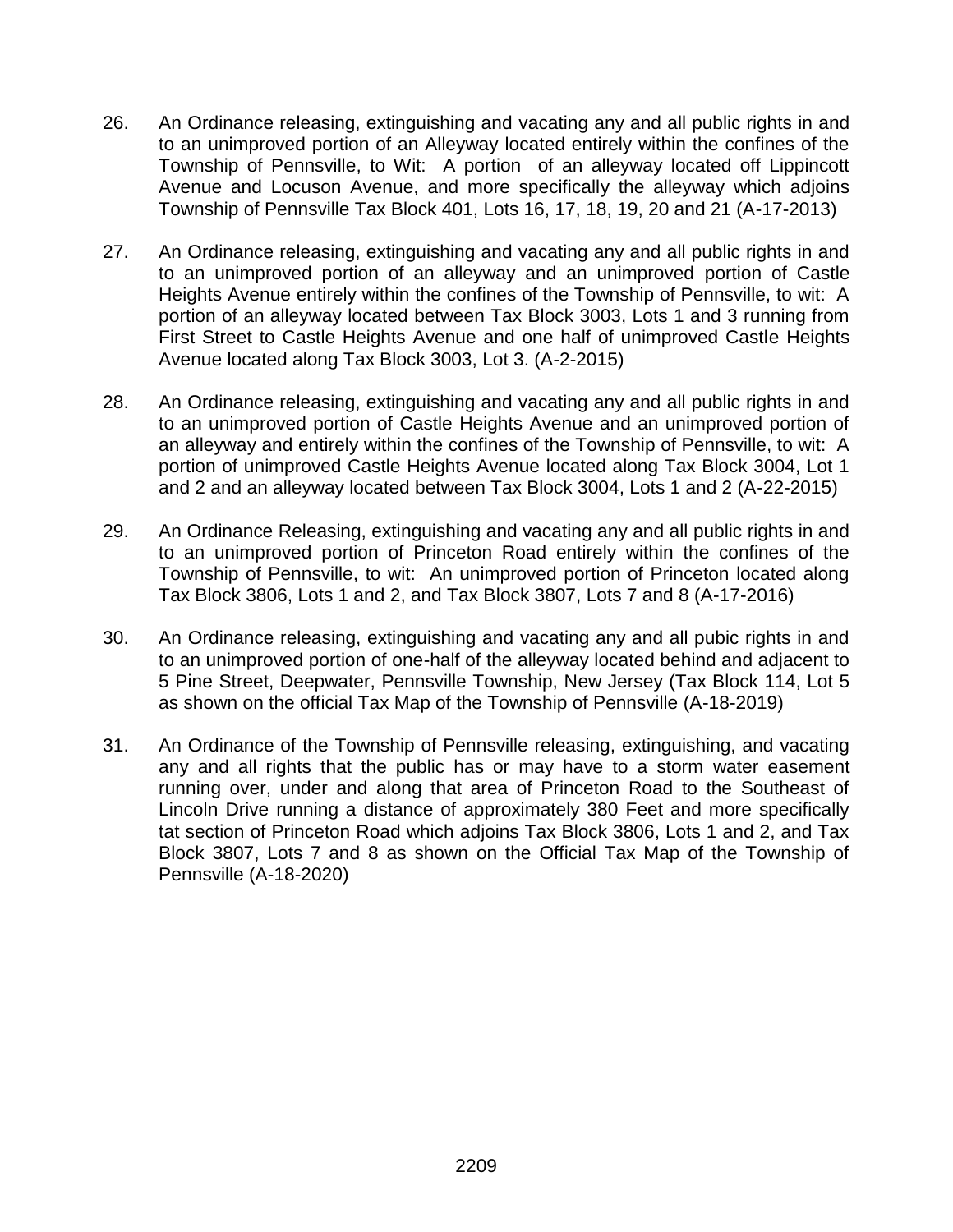# **ARTICLE 4 EASEMENTS**

*The Ordinances listed in this Article are listed by Title Only. The complete original copy of all Ordinances are on file in the Township Clerk's Office.*

*Please note that the following list is a list of Ordinances that were adopted approving Easements. This is not a full representation of easements approved by the Township Committee, as some easements were authorized by Resolution. All Township Resolutions are on file with the Township Clerk.*

- 1. An Exchange of Lands for the release and re-establishment of certain drainage easements and structures between the Township of Pennsville and the First Savings & Loan Association of Penns Grove (05-01-86)
- 2. The acquisition of certain drainage easements in connection with the Mahoney Road Drainage Project. (07-22-86)
- 3. The exchange of an Easement interest to allow for relocation of Drainage system and structure. (APP-1-87)
- 4. An Ordinance to authorize the granting of an easement and right of way for the installation of concrete foundations for laser beam and reflector usage over public property located along the Delaware River. (1985)
- 5. An Ordinance to Grant Utility Easement to Carpenters Development Pennsville, Inc., Along and through premises of the Township of Pennsville (05-16-85)
- 6. An Ordinance Authorizing the Township to acquire an easement over that tract of land designated as Tax Block 2801, Lot 7 (Enlow Place) as shown on the Official Tax Map of the Township of Pennsville from the last owner of record, the Estate of Mary E. Wheaton, and if such acquisition cannot be made by negotiation, then acquisition shall be made by way of condemnation.
- 7. An Ordinance to grant easement to soil conservation service for repairs to Dike, 3rd Section, Penn Beach (APP-1-81)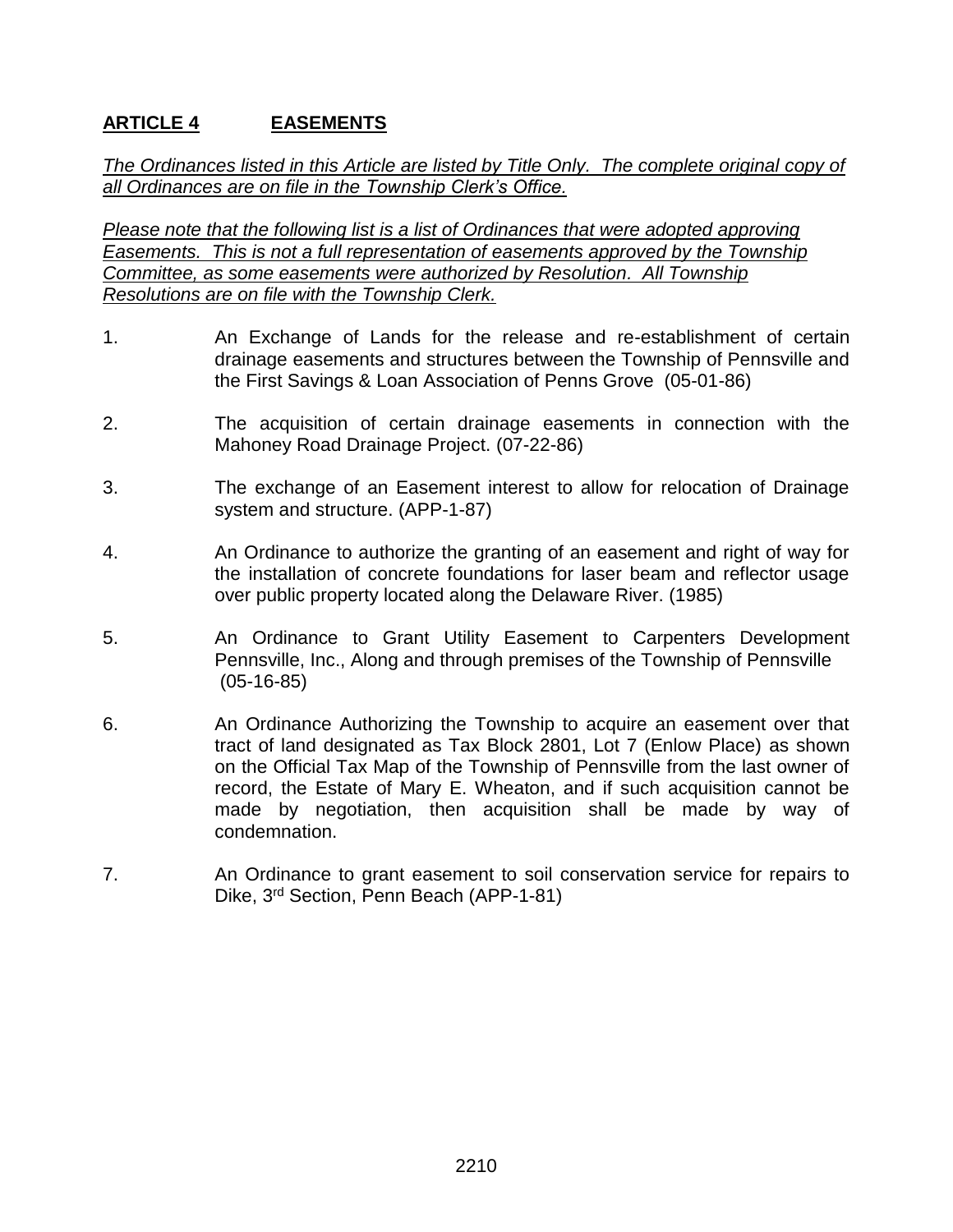- 8. An Ordinance providing for the release of an easement owned by the Township of Pennsville across that premises commonly known as Lot 4, Block 1201, as shown on the Tax Map of the Township of Pennsville, which property is located to the southwest of the intersection of North River Drive and Churchlanding Road, and for the release of a portion of an easement owned by the Township of Pennsville over that tract of land commonly known as Lot 5, Block 1201, as shown on the Tax Map of the Township of Pennsville, which tract of land adjoins the Delaware River and lies to the southwest of Churchlanding road. (A-19-99)
- 9. An Ordinance providing for the release of a portion of an Easement owned by the Township of Pennsville across a portion of that premises commonly known as Lot 15, Block 2801 (that portion formerly designated as Block 235, Lot 17), as shown on the Tax Map of the Township of Pennsville, which property is located along the westerly side of Enlow Place in the vicinity of Chestnut Street. (A-14-00)
- 10. An Ordinance authorizing the Township of Pennsville to institute Condemnation proceedings in order to acquire easements across those properties as shown on the official Tax Map of the Township of Pennsville as Tax Block 2801, Lot 18, and Tax Block 2901, Lot 1 (A-34-00)
- 11. An Ordinance authorizing the acquisition, by the Township of Pennsville, of a portion of that property shown on the official Tax Map of the Township of Pennsville as Block 3310, Lot 8 (.15 Acres), and a 15-ft wide easement across that property as shown on the official Tax Map of the Township of Pennsville as Block 3310, Lot 9 (*also cross referenced acquisition or sale of property)* (A-35-2000)
- 12. An Ordinance of the Township of Pennsville authorizing the conveyance to the State of New Jersey of an Easement over and across that section of Dunn Lane located West of Enlow Place (A-29-2005)
- 13. An Ordinance of the Township of Pennsville granting the State of New Jersey an Easement across a portion of Township of Pennsville Tax Block 109 Lot 7, a tract of land owned by the Township which conveyance will be made for the purpose of the installation of a handicap sidewalk (A-1-2019)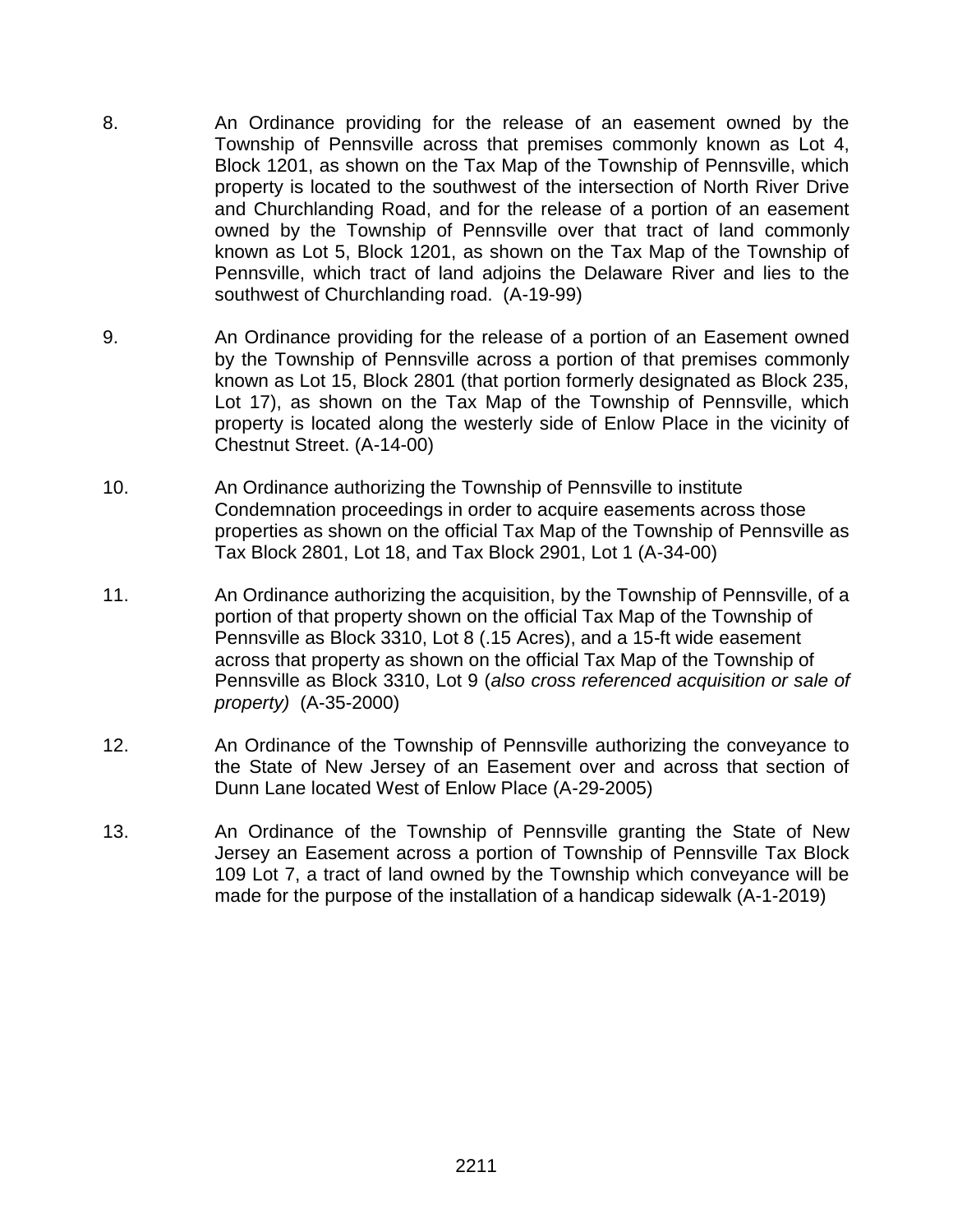# **ARTICLE 5 SALARY ORDINANCE**

*The following Ordinance is the most up-to-date salary ordinance for the Township Of Pennsville. Previous Salary Ordinances and amendments not yet published are on file in the Township Clerk's Office for review.*

An Ordinance fixing salaries and compensation of officers and employees of the Township of Pennsville, Salem County, New Jersey for the Year 2021

Whereas, the Mayor and Members of the Township Committee of the Township of Pennsville have determined that it is both necessary and proper to adopt a new salary ordinance for the year 2021,

Now, therefore, it is ordained by the Mayor and members of the Township Committee of the Township of Pennsville as follows:

### SECTION 1. This Ordinance shall be entitled "An Ordinance Fixing Salaries and Compensation of Officers and Employees of the Township of Pennsville, Salem County, New Jersey, for the year 2021

#### SECTION 2 The following salaries and compensation shall be paid to the following officers and employees for the year 2021:

| 1.  | <b>Township Committee Member</b>                          | 6,750.00  |
|-----|-----------------------------------------------------------|-----------|
| 2.  | <b>Township Clerk</b>                                     | 65,286.00 |
| 3.  | Deputy Township Clerk                                     | 45,057.00 |
| 3A  | <b>Deputy Clerk Trainee</b>                               | 33,000.00 |
| 4.  | <b>Clerk Consultant</b>                                   | 15.00/hr  |
| 5.  | <b>Chief Financial Officer</b>                            | 78,843.00 |
| 5A  | <b>Assistant Treasurer</b>                                | 5,306.00  |
| 6.  | <b>Tax Assessor</b>                                       | 45,606.00 |
| 7.  | <b>Tax Assessor Clerk</b>                                 |           |
| 8.  | <b>Tax Collector</b>                                      | 58,560.00 |
| 9.  | <b>Deputy Tax Collector</b>                               | 38,443.00 |
| 10. | <b>Tax Collector Consultant</b>                           | 37.50/hr  |
| 11. | Custodian - Pennsville Fire House                         | 4,085.00  |
| 12. | <b>Planning Board Secretary A</b>                         | 7,333.00  |
| 13. | Deputy Planning Board Secretary                           | 1,864.00  |
|     | Compensation per each meeting attendance                  |           |
|     | For Deputy                                                | 50.00     |
| 14. | <b>Fire Marshall</b>                                      | 21,081.00 |
|     | a. Deputy Fire Marshall                                   | 22.89/hr  |
| 15. | <b>Emergency Management Coordinator</b>                   | 40,008.00 |
| 16. | Emergency Management Coordinator – 2 <sup>nd</sup> Deputy | 2,500.00  |
| 17. | Drug & Alcohol Abuse Coordinator                          | 4,141.00  |
| 18. | <b>Principal Works Manager</b>                            | 3,252.00  |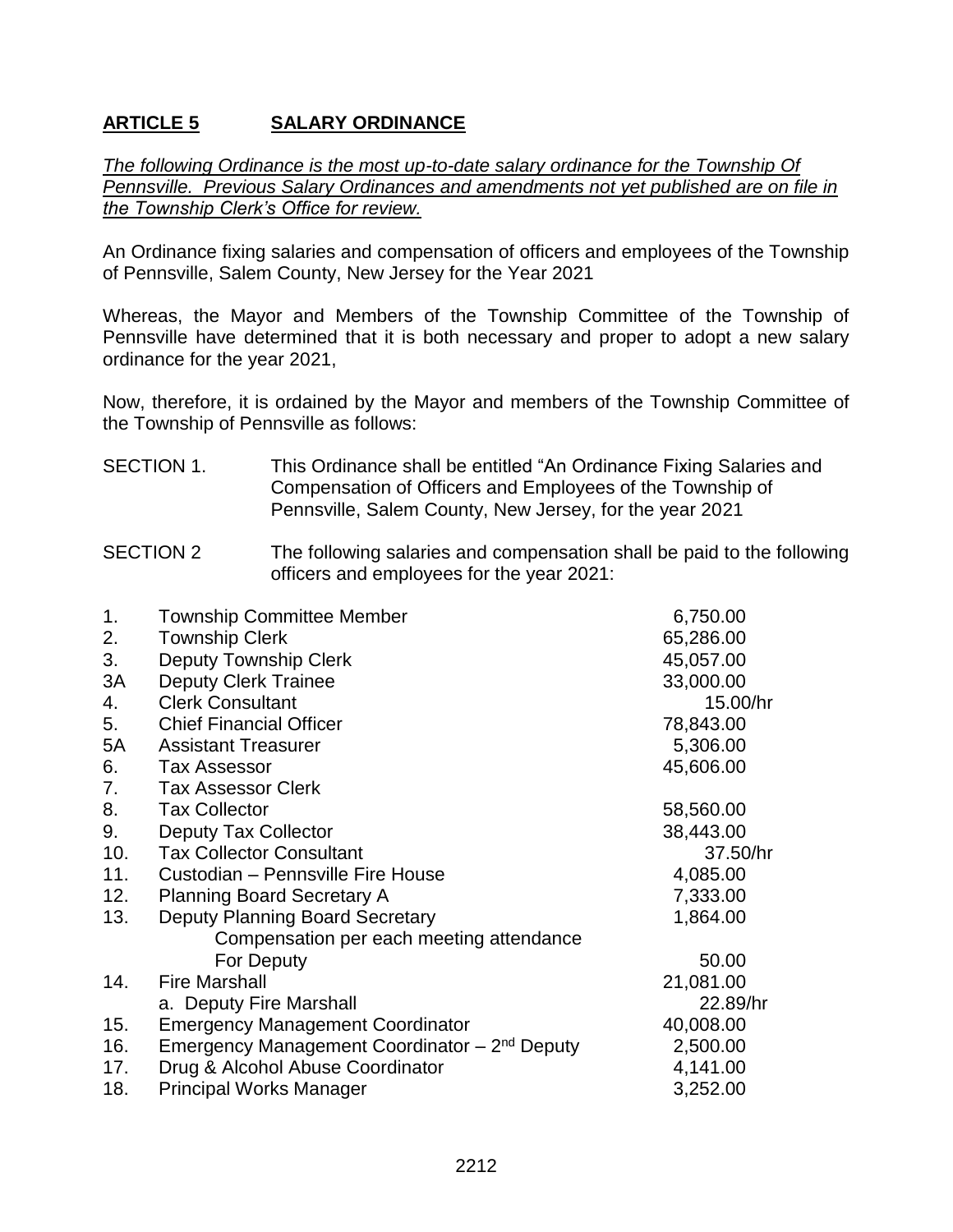| 19. | <b>Health Reporting Officer</b>                       | 6,665.00  |
|-----|-------------------------------------------------------|-----------|
| 20. | <b>Registrar of Vital Statistics</b>                  | 12.554.00 |
| 21. | Deputy Registrar of Vital Statistics                  | 3,107.00  |
| 22. | Visiting Nurse - Senior Staff                         | 50,703.00 |
| 23  | <b>Visiting Nurse - Full time Staff Nurse</b>         | 36,037.00 |
| 24. | Alternate Nurse (per hour)                            | 25.36     |
| 25. | <b>Animal Control Officer</b>                         | 23,364.00 |
| 26. | Deputy Animal Control Officer                         | 8,036.00  |
| 27. | <b>Recreation Director</b>                            | 64,140.00 |
| 28. | <b>Water Foreman</b>                                  | 68,392.00 |
| 29. | <b>Water Superintendent</b>                           | 78,417.00 |
| 30. | <b>Water Treatment Supervisor</b>                     | 66,265.00 |
| 31. | <b>Construction Code Officer</b>                      | 37,589.00 |
| 32. | Deputy Construction Code Officer – per diem           | 240.96    |
| 33. | <b>Housing Officer</b>                                | 13,515.00 |
| 34. | Assistant Housing Officer/Compensation per inspection | 25.00     |
| 35. | <b>Zoning Administrative Officer</b>                  | 15,516.00 |
| 36. | Plumbing Officer, Sub Code                            | 14,270.00 |
| 37. | Deputy Plumbing Office-Sub Code-per diem              | 135.17    |
| 38. | <b>Fire Sub Code Official</b>                         | 5,579.00  |
| 39. | Deputy Fire Sub Code Official – per diem              | 53.65     |
| 40. | <b>Elevator Sub Code Official</b>                     | 6,975.00  |
| 41. | <b>Building Officer Sub Code</b>                      | 12,348.00 |
| 42. | Deputy Building Officer Sub Code - per diem           | 118.73    |
| 43. | <b>Electrical Officer- Sub Code</b>                   | 18,727.00 |
| 44. | Deputy Electrical Sub Code - per diem                 | 178.58    |
| 45. | <b>Construction Code Technical Assistant</b>          | 17.50/hr  |
| 46. | Drug Alliance Personnel                               | 12.00/hr  |
| 47. | <b>Ambulance Department Administrator</b>             | 18,000.00 |
| 48. | <b>Police Department Recruit</b>                      | 30,000.00 |
| 49. | <b>Police Department Booking Clerk</b>                | 3,183.00  |
| 50. | <b>Police Department Discovery Clerk</b>              | 3,183.00  |
| 51. | <b>Township Administrator</b>                         | 10,250.00 |
| 52. | <b>GIS CAD Operator</b>                               | 56,219.00 |
| 53. | <b>Safety Officer</b>                                 | 5,412.00  |
| 54. | <b>Assistant Safety Officer</b>                       | 17.25/hr  |
| 55. | <b>Certified Recycling Coordinator</b>                | 650.00    |
| 56. | <b>Special Tax Appeal Consultant</b>                  | 69.00/hr  |
| 57. | Designated Employer Representative (JIF)              | 2,040.00  |
| 58. | Backup Designated Employer Representative (JIF)       | 1,020.00  |
| 59. | <b>Special Grant Write</b>                            | 7,000.00  |
| 60. | <b>Confidential Secretary Police Department</b>       | 38,760.00 |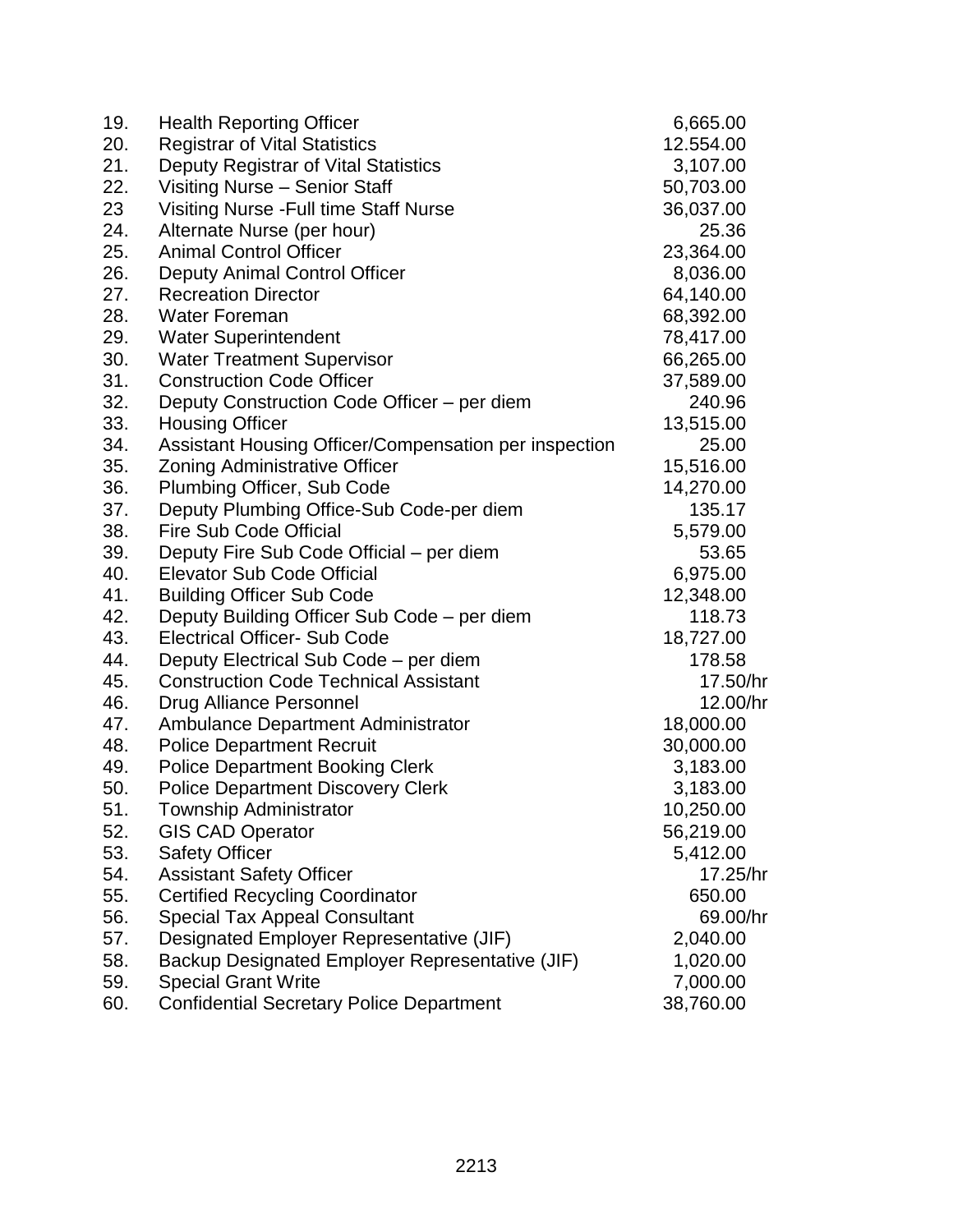#### 61. Labor Rates for Assigned Labor Classes (Per Hour) a. Permanent Part-Time Employees:

| Class 1  | 12.00 |
|----------|-------|
| Class 2  | 12.04 |
| Class 3  | 14.43 |
| Class 4  | 15.31 |
| Class 5  | 15.20 |
| Class 6  | 15.93 |
| Class 7  | 17.09 |
| Class 8  | 18.48 |
| Class 9  | 20.51 |
| Class 10 | 22.66 |
| Class 11 | 23.06 |
| Class 12 | 27.37 |
| Class 13 | 25.51 |
| Class 14 | 17.79 |
| Class 15 | 12.00 |

## b. Temporary Part-Time Employees:

| Class 1            | 12.00 |
|--------------------|-------|
| Class 2            | 12.00 |
| Class 3            | 12.00 |
| Class 4            | 12.69 |
| Class 5            | 12.59 |
| Class 6            | 13.20 |
| Class <sub>7</sub> | 14.15 |
| Class 8            | 15.31 |
| Class 9            | 17.00 |
| Class 10           | 18.77 |
| Class 11           | 19.11 |
| Class 12           | 22.64 |
| Class 13           | 21.14 |
| Class 14           | 14.73 |
| Class 15           | 12.00 |

62. The compensation for employees covered by bargaining agreements shall be paid in accordance with the terms of such agreements. (Police Department, Highway Department, Water Department and Administrative/White Collar employees)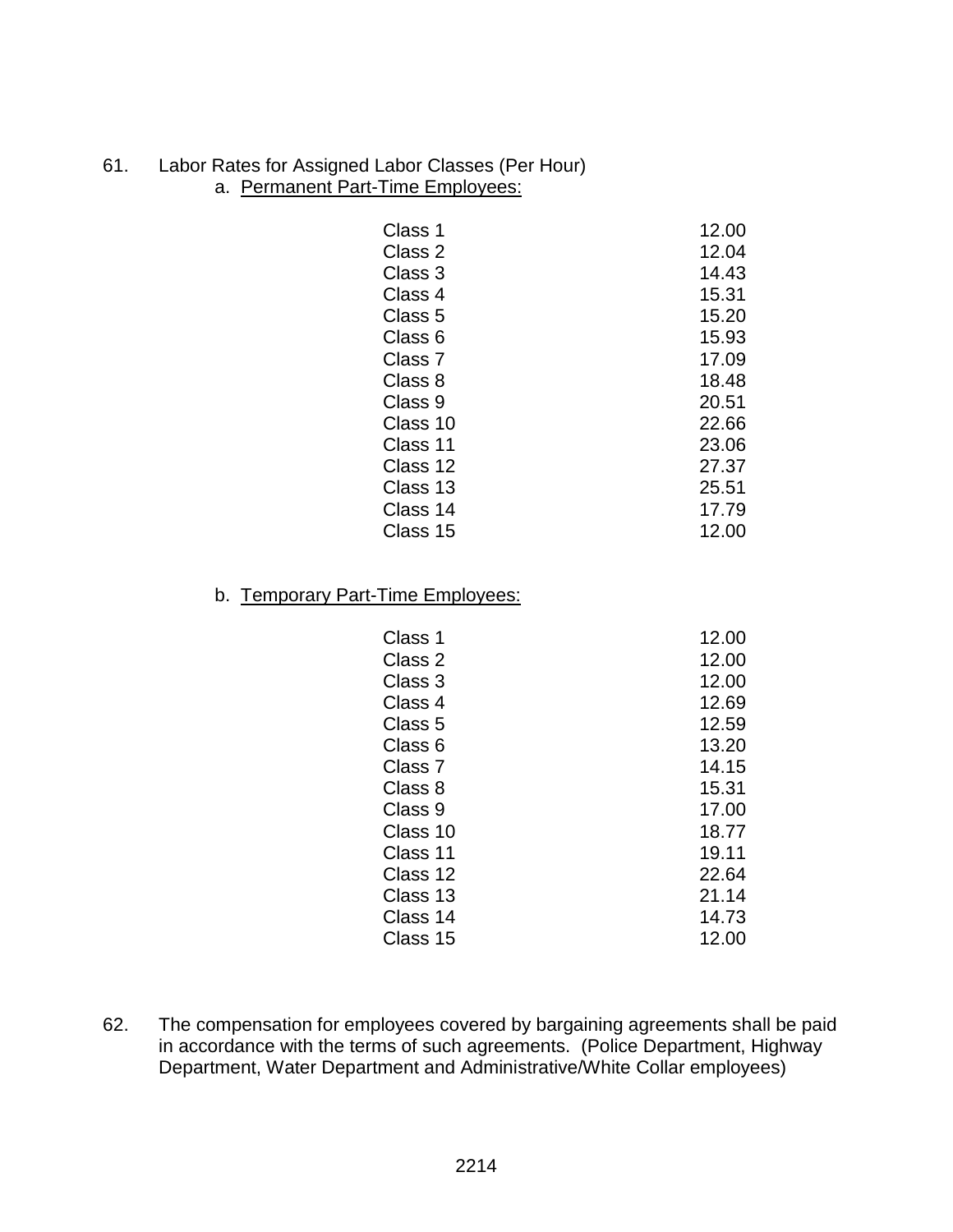- 63. For employees not covered by bargaining groups and to which the following items apply:
	- (a) Overtime One and one-half times the hourly rate.
	- (b) Shift differential to be paid (4:00 pm -12:00 am) at \$0.35/hour.

#### SECTION 3

- (a) Bargaining unit members shall be paid in accordance with the terms of their contracts.
- (b) Those employees listed in the paragraphs numbered as 2, 3, 4, 5, 5A, 7, 8, 9, 12, 14, 15, 16a, 17, 18, 22, 24, 25, 27, 28, 29, 30, 31, 32, 33, 35, 36, 37, 39, 40, 40a, 41, 44, 46, 47, 48, 49 and 50, 52 and 53 shall be paid in equal installments every two weeks.
- (c) All other employees covered by this Ordinance shall be paid in equal installments every month

### SECTION 4

This Ordinance, once adopted, shall have an effective date of January 1, 2021 (A-3-2021) (Amended A-8-2021; A-15-2021)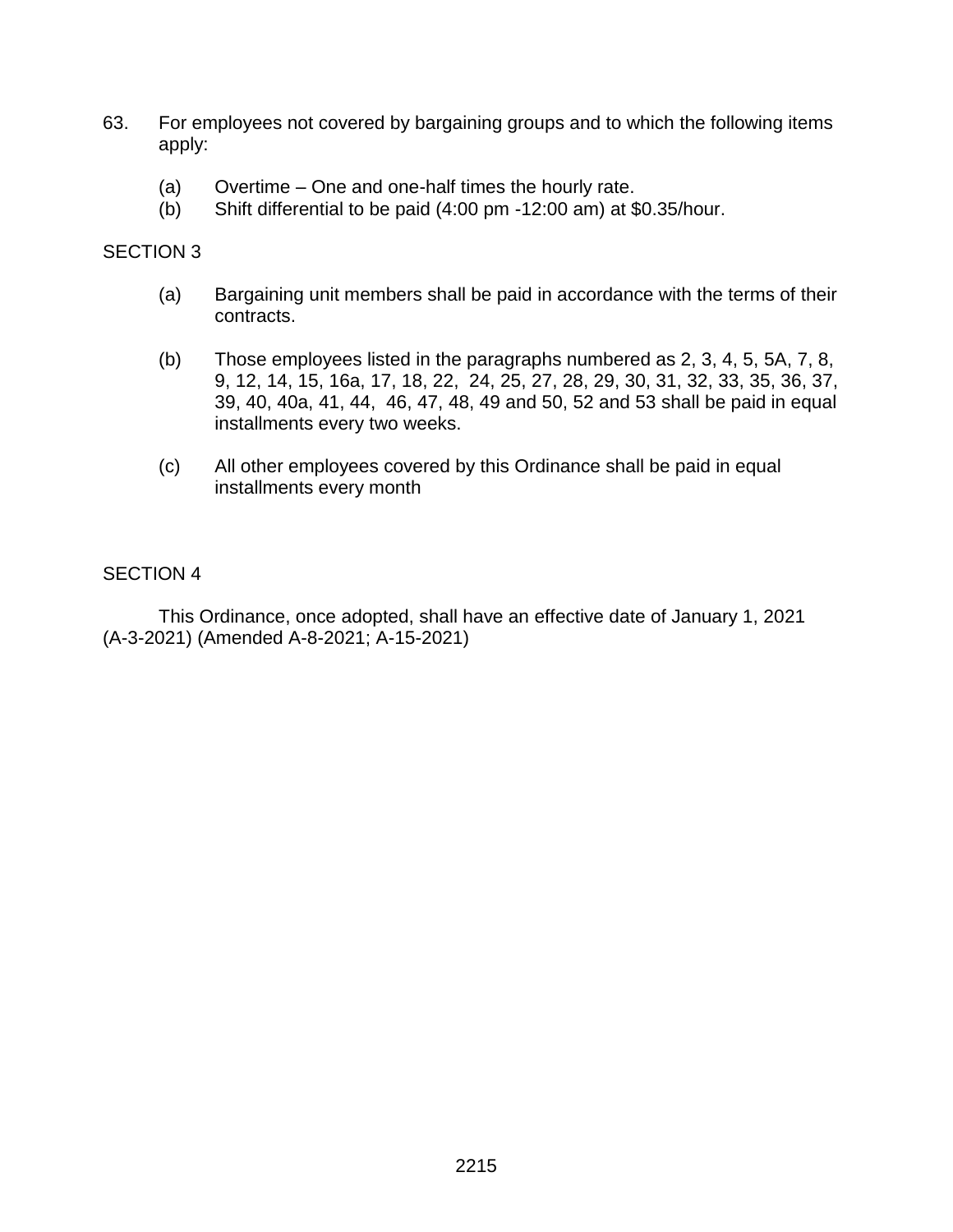# **ARTICLE 6 BOND / FINANCE ORDINANCES**

### *The Financial Ordinances listed in this Article are listed by Title Only. The complete original copy of all Ordinances are on file in the Township Clerk's Office.*

- 1. Bond Ordinance of the Township of Pennsville, Salem County, New Jersey, appropriating \$340.000 for the acquisition of one new and two rebuilt trucks to be used by the Township road Department, Two Ventilation systems, one for the Deepwater Fire Company and one for the Pennsville Fire Company, and refurbishment of various municipal buildings; authorizing the issuance of \$323,000 of general obligation bonds or bond anticipation notes of the Township of Pennsville for the purpose of paying for the equipment, vehicles and expenses permitted by the Local Bond Law; and authorizing the Chief Financial Officer to sell Bond Anticipation Notes. (A-19-1997)
- 2. An Ordinance of the Township of Pennsville, County of Salem, and State of New Jersey, appropriating a sum not exceed \$30,495.00 from the "Water Capital Account" which funds shall be used to refurbish Township of Pennsville Water Department Well No. 2 (A-21-1997)
- 3. An Ordinance appropriating and authorizing the expenditure of \$57,300 (\$42,975 from a grant to the Township from the U.S. Department of Justice, and \$14,325 from the Capital Improvement Fund) for the purchase of computers (and software) to be installed in the Township of Pennsville Police Department Patrol Vehicles (A-23-1997)
- 4. The Township of Pennsville 1998 "CAP" Ordinance (A-10-1998)
- 5. An Ordinance of the Township of Pennsville, County of Salem, and State of New Jersey, appropriating certain unexpended proceeds of the sale of previously issued bonds and notes which proceeds are to be used to finance part of the cost of improvements to the Township of Pennsville Potable New Water tower, to wit: A new Water Tower (A-14-1998)
- 6. An Ordinance of the Township of Pennsville, County of Salem, and State of New Jersey, appropriating a sum not to exceed \$298,700.00 from the "Capital Improvement Fund" which funds shall be used to purchase equipment for the Township Police Department, Highway Department, Recreation Department, Pennsville Fire Co. No. 1 and Deepwater Fire Co. No. 2 (A-16-1998)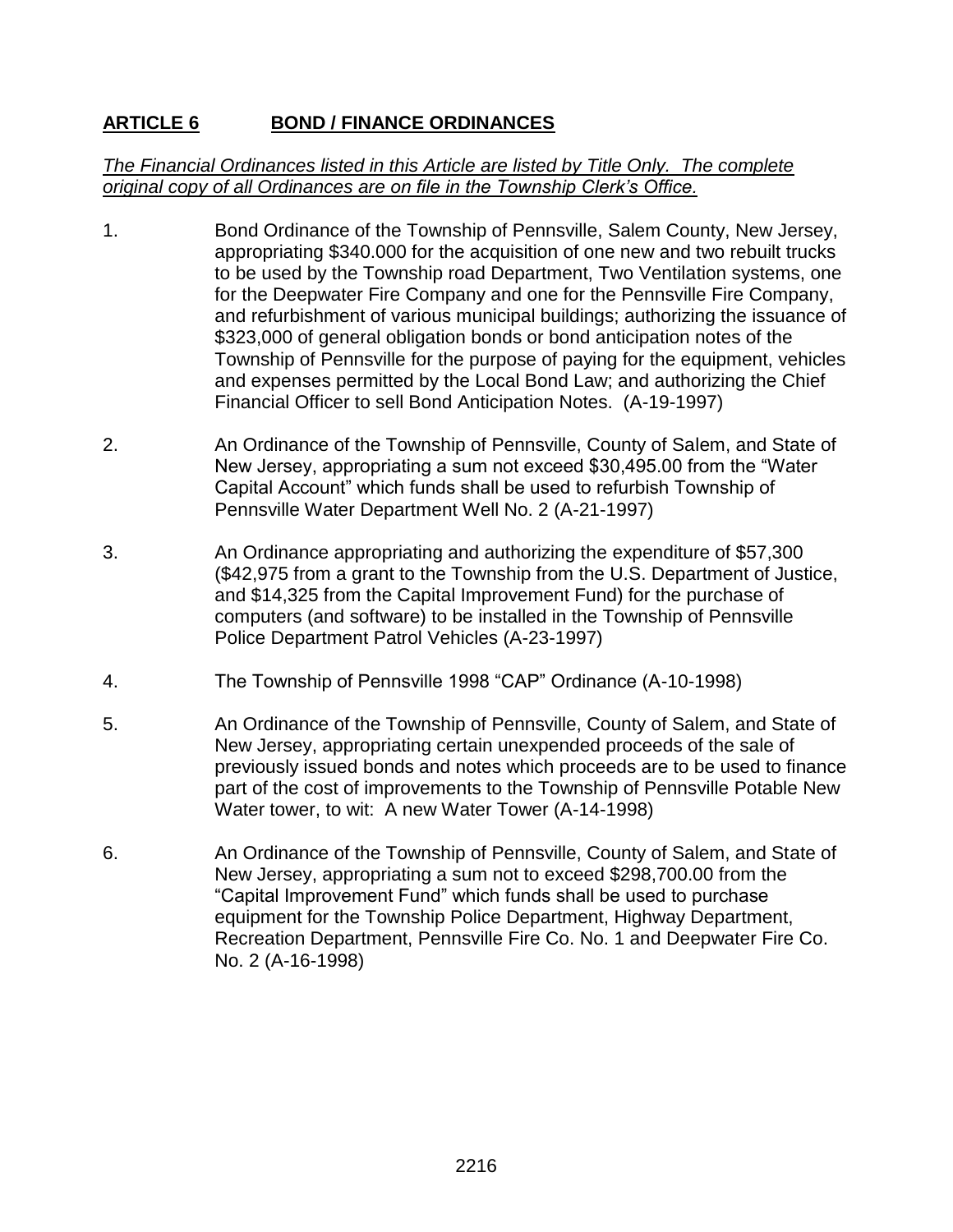- 7. Bond Ordinance authorizing the construction of a elevated water storage tank and renovations of an existing water tower in and for the Township of Pennsville, County of Salem, New Jersey; appropriating the sum of \$2,135,000 therefore; authorizing the issuance of general obligation bonds or bond anticipation notes of the Township of Pennsville, County of Salem, New Jersey in the aggregate principal amount of up to \$2,135,000; making certain determinations and covenants; and authorizing certain related actions in connection with the foregoing (A-20-1998)
- 8. An Ordinance repealing Ordinance No. A-10-90 entitled "Bond Ordinance" providing for the making of improvements to the Riverview Beach Park property in accordance with an application made to the Green Trust Local Assistance Program, New Jersey Department of Environmental Protection, Project No. 1708-88-089, in the Township of Pennsville, County of Salem, New Jersey; Appropriating \$150,000 therefore , and authorizing the issuance of \$142,500 bonds or notes of the Township for financing such appropriation" (A-30-1998)
- 9. An Ordinance of the Township of Pennsville, County of Salem, and State of New Jersey, appropriating the sum of \$35,000.00 from the Pennsville township Current Capital Fund and \$30,000.00 from the Water Capital Fund, such sums amounting in the aggregate to \$65,000.00 which shall be used to upgrade the Township's Computer System. (A-3-1999)
- 10. An Ordinance of the Township of Pennsville, County of Salem, and State of New Jersey, appropriating the sum of \$32,000 from the Capital Improvement Fund for the Purchase of a Storm Water Drainage Pump, Motor and other associated equipment, an ice machine and a replacement motor for Truck #1 Mack Hauler, all at a cost not to exceed \$32,000 (A-8-1999)
- 11. Bond Ordinance of the Township of Pennsville, Salem County, New Jersey, Appropriating \$1,258,000 to be used for the purchase of equipment and to make various Capital Improvements; Authorizing the issuance of \$1,195,00 of General Obligation Bonds or Bond Anticipation Notes of the Township of Pennsville for the purpose of paying for the equipment and capital improvements as aforesaid, as permitted by the Local Bond Law of the State of New Jersey, and authorizing the Chief Financial Officer of the Township of Pennsville to sell Bond Anticipation Notes (A-20-1999)
- 12. An Ordinance of the Township of Pennsville, County of Salem, and State of New Jersey, appropriating the sum of \$74,319.60 from the Water Capital Improvement Fund for the construction and engineering costs necessary to replace the Deepwater Canal Bride Water Main (A-27-1999)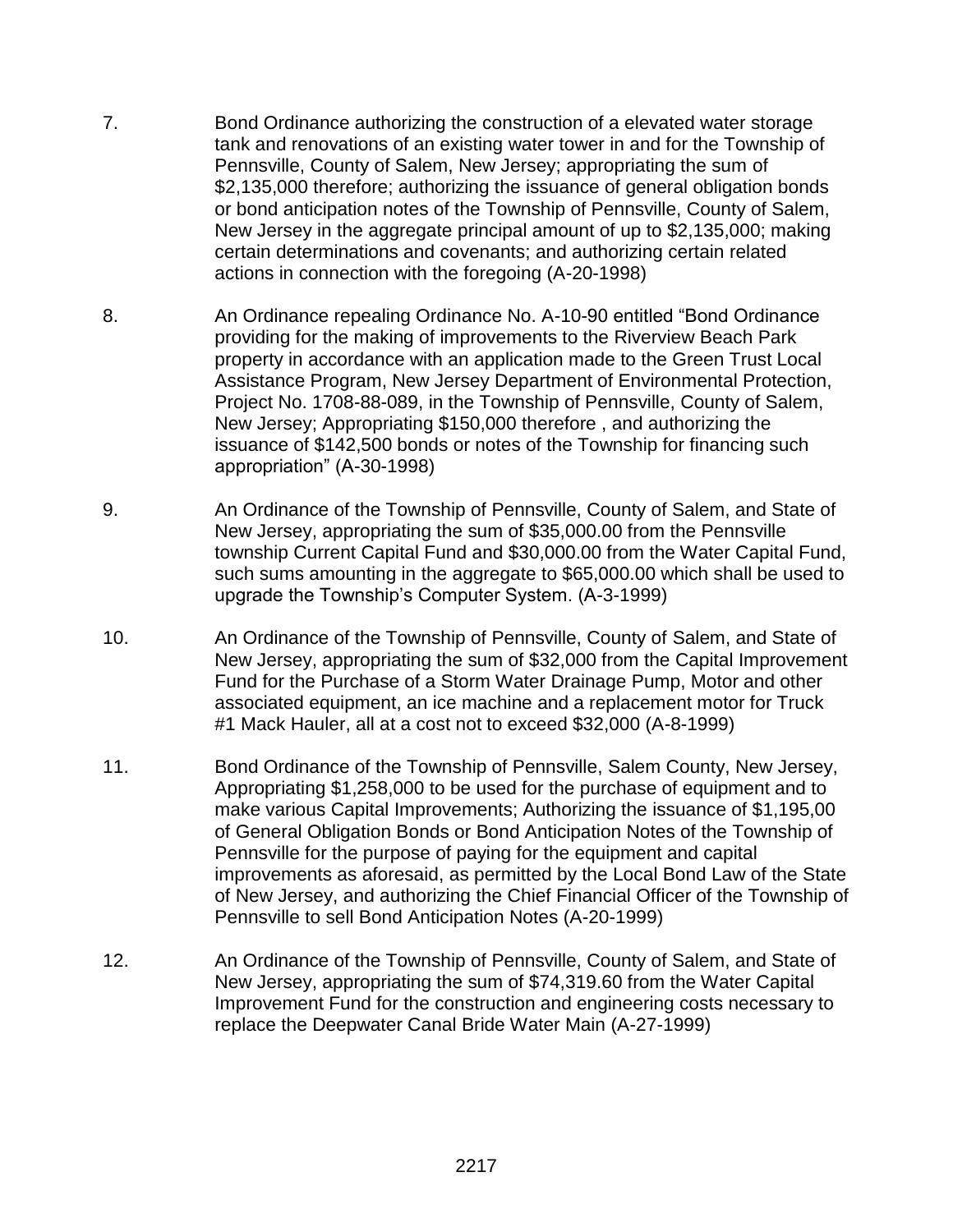- 13. Bond Ordinance of the Township of Pennsville, Salem County, New Jersey, Appropriating \$102,000 to be used for the purchase of a street sweeper motor vehicle, authorizing the issuance of \$96,900 of general obligation bonds or bond anticipation notes of the Township of Pennsville for the purpose of paying for the equipment aforesaid as permitted by the Local Bond Law of the State of New Jersey, and authorizing the Chief Financial Officer of the Township of Pennsville to sell bond anticipation notes. (A-35- 1999)
- 14. Bond Ordinance of the Township of Pennsville, Salem County, New Jersey, Appropriating \$110,000 to be used for the purchase of real property located at 69 Spruce Street, Pennsville, New Jersey (Commonly referred to as the Carpenters Hall), authorizing the issuance of \$104,500 of general obligation bonds or bond anticipation notes of the Township of Pennsville for the purpose of paying for the property aforesaid as permitted by the Local Bond Law of the State of New Jersey, and authorizing the Chief Financial Officer of the Township of Pennsville to sell bond anticipation notes. (A-37-1999)
- 15. An Ordinance of the Township of Pennsville, County of Salem, and State of New Jersey, appropriating the sum of \$30,000 from the Water Capital Improvement fund for repairs to the Township of Pennsville Well #5 (A-6- 2000)
- 16. An Ordinance authorizing the Township of Pennsville to exceed the "Index Rate" for the year 2000 as provided for by NJSA 40A:4-45.14 (A-8-2000)
- 17. An Ordinance amending that Ordinance entitled Bond Ordinance of the Township of Pennsville, Salem County, New Jersey appropriating \$1,258,000 to be used for the purchase of equipment and to make various capital improvements; and authorizing the issuance of \$1,195,100 of general obligation bonds or bond anticipation notes of the Township of Pennsville for the purpose of paying for the equipment and capital improvements as aforesaid, as permitted by the Local Bond Law of the State of New Jersey, and authorizing the Chief Financial Officer of the Township of Pennsville to sell Bond Anticipation Notes of the Township of Pennsville, County of Salem and State of New Jersey appropriating certain unexpended proceeds of the sale of previously issued bonds and notes. (A-13-2000)
- 18. An Ordinance of the Township of Pennsville, County of Salem, and State of New Jersey, appropriating the sum of \$30,000 from the Water Capital Improvement fund for repairs to Township of Pennsville Well #4A (A-17- 2000)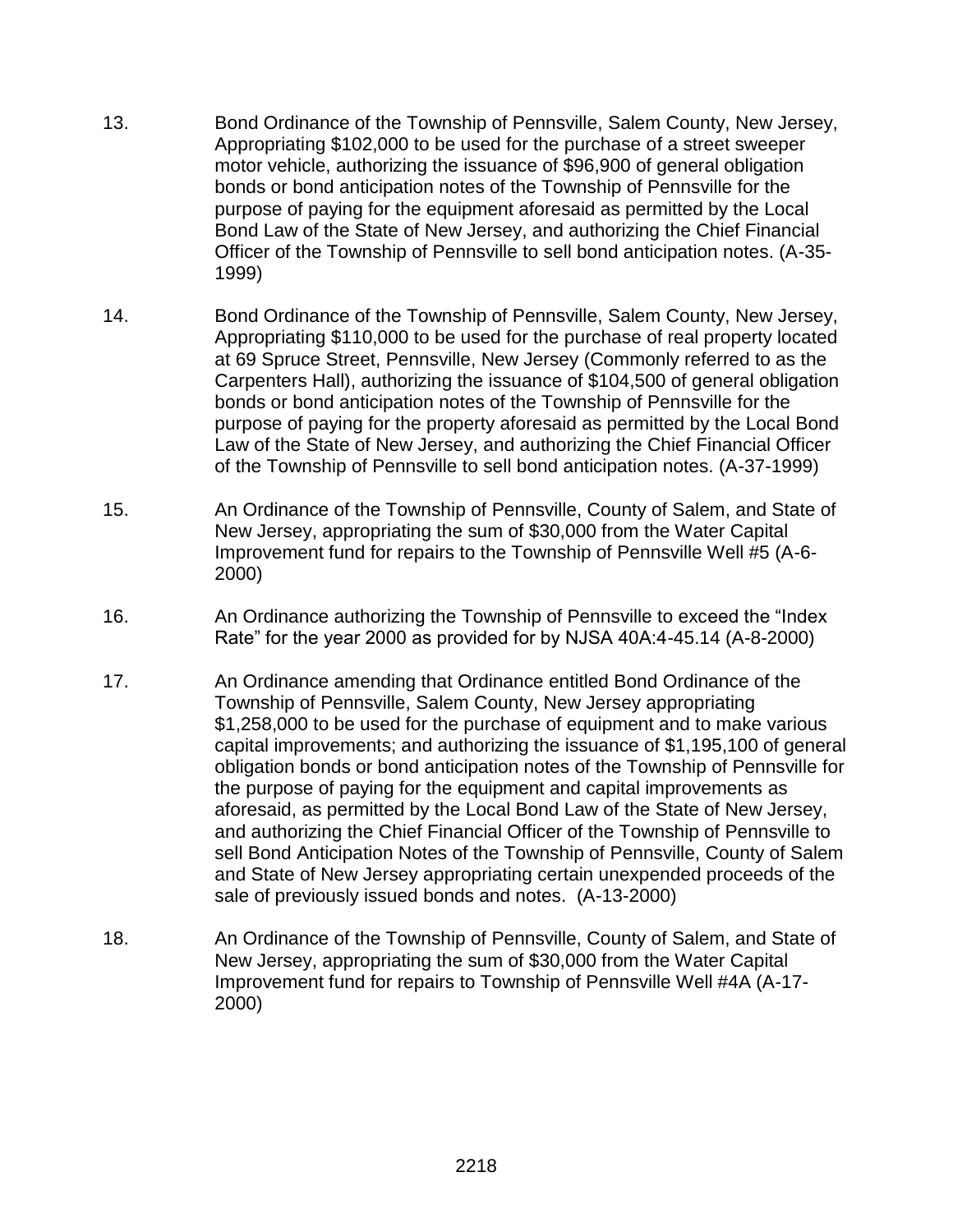- 19. An Ordinance of the Township of Pennsville, County of Salem, and State of New Jersey, appropriating the sum of \$83,650.00 from the Capital Improvement fund for improvements to be made to the Township's Senior Citizen's Building, the purchase of property for the Township's Storm Water Drainage Improvement Program (Block 3310 Lot 8) and for Capital improvements to various streets and roads (A-19-2000)
- 20. Bond Ordinance of the Township of Pennsville, Salem County, New Jersey, appropriating \$1.8 million to pay for the cost of the Township's storm water drainage system improvements project (A-32-2000)
- 21. An Ordinance of the Township of Pennsville, County of Salem, and State of New Jersey, appropriating the sum of \$60,000.00 from the Capital Improvement Fund for the purchase of an F550 Truck for the Highway Department and air pack breathing apparatus for the Deepwater Fire Company (A-33-2000)
- 22. An Ordinance authorizing the transfer of unexpended funds previously appropriated under various ordinances of the Township of Pennsville (A-39- 2000)
- 23. An Ordinance of the Township of Pennsville amending that ordinance entitled "An Ordinance of the Township of Pennsville, County of Salem, and State of New Jersey, appropriating the sum of \$60,000.00 from the Capital Improvement Fund for the purchase of an F550 Truck for the Highway Department and Air Pack Breathing Apparatus for the Deepwater Fire Company" (A-47-2000)
- 24. An Ordinance authorizing the Township of Pennsville to exceed the "Index Rate" for the year 2001 as provided for by NJSA 40A:4-45.14 (A-6-2001)
- 25. An Ordinance of the Township of Pennsville, County of Salem, and State of New Jersey, appropriating the sum of \$91,000 from the Capital Improvement Fund for the purchase of three new vehicles, one each for the Maintenance Department, Fire Company No. 1 and the Recreation Department, 5 Air packs for Fire Company No. 2, and a new Storm Water Drainage Pump for the Maintenance Department" (A-9-2001)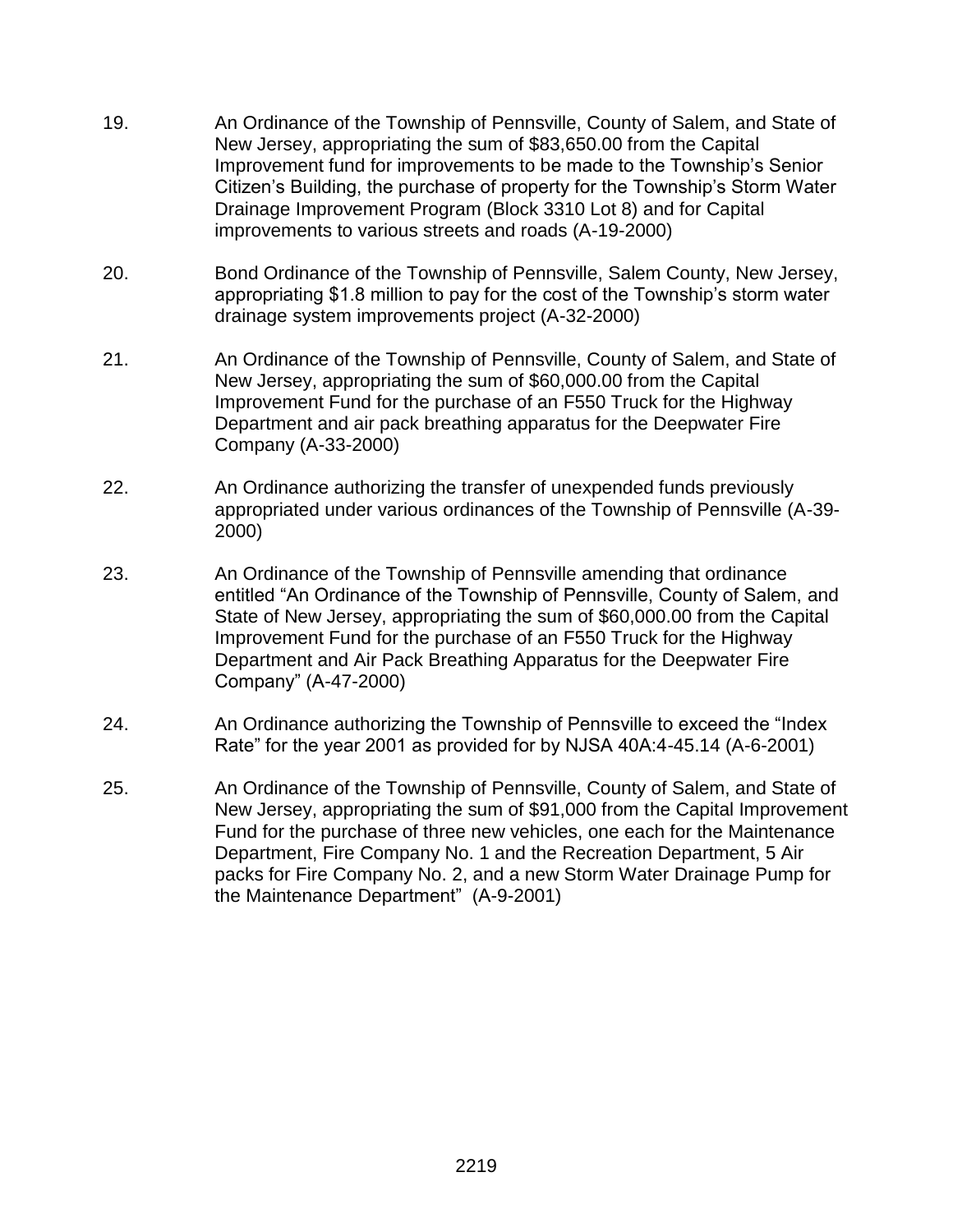- 26. Bond Ordinance Authorizing installation of two new pumping stations and modifications to an existing pumping station in and for the Township of Pennsville, County of Salem, New Jersey, therefore; appropriating the sum of \$1,900,000 therefore; and authorizing the issuance of general obligation bonds or bond anticipation notes of the Township of Pennsville, County of Salem, New Jersey, in the aggregate principal amount of up to \$1,809,500; repealing bond ordinance A-32-2000 heretofore adopted by the Township; making certain determinations and covenants; and authorizing certain related actions in connection with the foregoing (A-15-2001)
- 27. An Ordinance of the Township of Pennsville, County of Salem, and State of New Jersey, appropriating the sum of \$40,000 from the Water Capital Fund to pay one half of the cost of a Potable Water Interconnect Main between the Township of Pennsville and City of Salem (to be incorporated in the design of the soon to be build Salem River Bridge) (A-25-2001)
- 28. Bond Ordinance of the Township of Pennsville, County of Salem, and State of New Jersey, appropriating \$63,000 to be used for the purchase of a Caterpillar 416D backhoe or equivalent; authorizing the issuance of \$59,850 of general obligation bonds or bond anticipation notes of the Township of Pennsville for the purpose of paying for the equipment aforesaid as permitted by the Local Bond Law of the State of New Jersey, and authorizing the Chief Financial Officer of the Township of Pennsville to sell bond anticipation notes (A-25-2001)
- 29. An Ordinance of the Township of Pennsville, County of Salem, and State of New Jersey, appropriating the sum of \$100,000.00 from the Township's Capital Improvement fund to pay the Township's portion of the cost to replace the bulkhead adjacent to properties along Enlow Place, which project is more commonly called The Enlow Place Bulkhead Replacement Project (A-27-2001)
- 30. An Ordinance of the Township of Pennsville, County of Salem, and State of New Jersey, amending Ordinance A-9-2001 entitled "An Ordinance of the Township of Pennsville, County of Salem, and State of New Jersey, appropriating the sum of \$91,000 from the Capital Improvement Fund for the purchase of three new vehicles, one each for the Maintenance Department, Fire Company No. 1 and the Recreation Department, 5 Air packs for Fire Company No. 2, and a new Storm Water Drainage Pump for the Maintenance Department" (A-28-2001)
- 31. Bond Ordinance of the Township of Pennsville, Salem County, New Jersey, appropriating \$600,000 to pay for the cost of one Fire Truck (\$5,89,600) and self contained breathing apparatus (\$10,400) for Pennsville Fire and Rescue Company No. 1 (A-33-2001)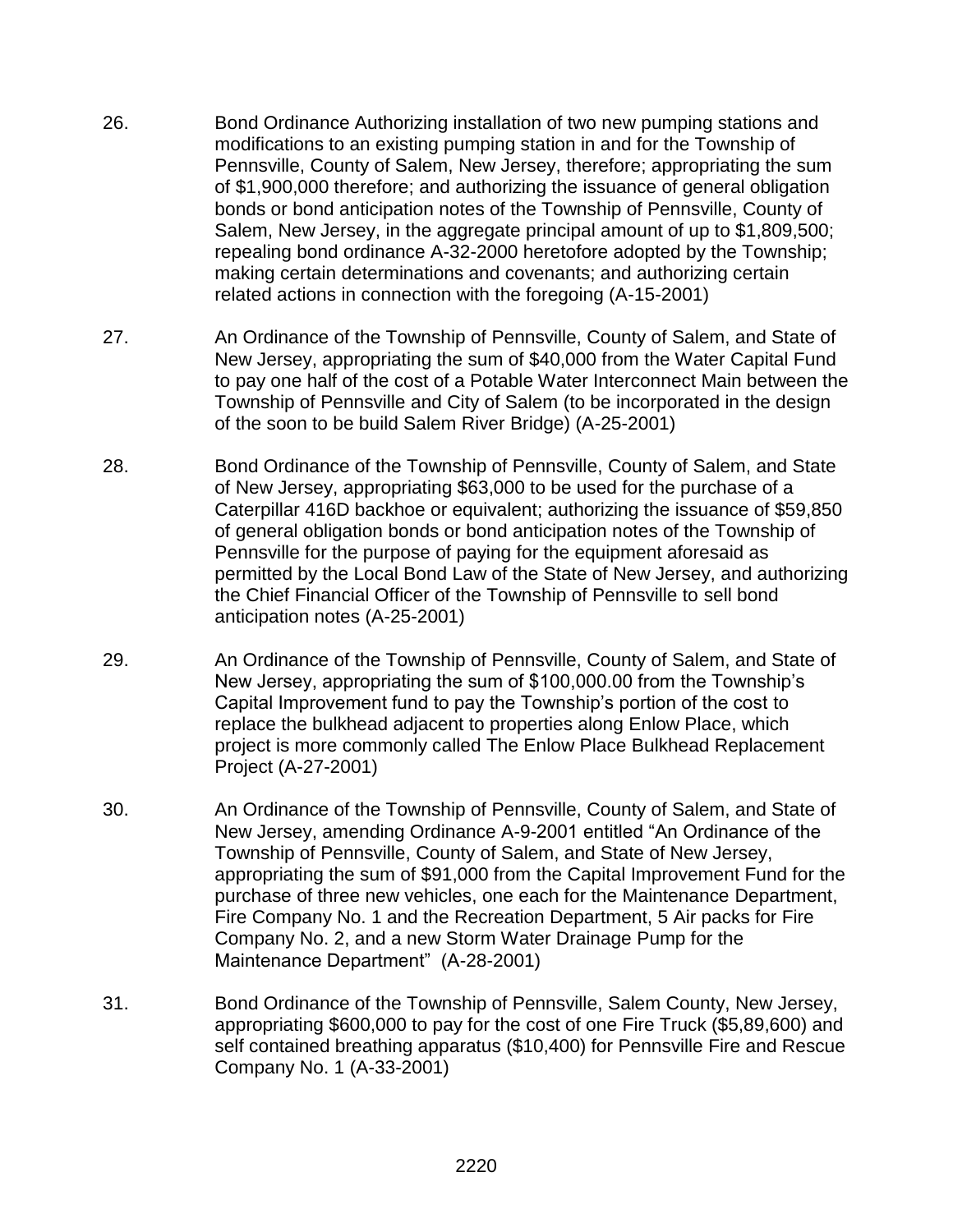- 32. An Ordinance authorizing the Township of Pennsville to exceed the index rate for the year 2002 as provided by NJSA 40A:4-45.14 (A-2-2002)
- 33. An Ordinance entitled "An Ordinance to authorize the purchase of nine air packs for Pennsville Fire Department #1 and to authorizing the expenditure of the cost from the Capital Improvement Fund Account (A-5-2002)
- 34. An Ordinance of the Township of Pennsville, County of Salem, and State of New Jersey, appropriating the sum of \$30,000 from the Water Capital Improvement Fund to pay one half of the cost of a potable Water Interconnect Main between the Township of Pennsville and City of Salem (To be incorporated in the design of the soon to be build Salem River Bridge) (A-8-2002)
- 35. Bond Ordinance appropriating \$1,413,000 and authorizing the issuance of \$1,345.350 in bonds or notes of the Township for various improvements or purposes authorized to be undertaken by the Township of Pennsville, in the County of Salem, New Jersey (A-11-2002)
- 36. An Ordinance permitting the Township of Pennsville to increase the Final Appropriations in the Township's 2003 Budget by 4% (A-9-2003)
- 37. An Ordinance of the Township of Pennsville, County of Salem, and State of New Jersey, appropriating the sum of \$89,500 from the Township of Pennsville Water Capital Improvement fund, which amount shall be used to pay for the cost of drilling a new well for the Township of Pennsville Water Department (A-10-2003)
- 38. An Ordinance of the Township of Pennsville, County of Salem, and State of New Jersey, appropriating the sum of \$39,686.50 from the Township's Capital Improvement Fund for the purchase of equipment, and to pay for the cost of repairs to the Township's Fire Department Building which houses Deepwater Fire Co. No. 2 (A-11-2003)
- 39. An Ordinance with respect to the improvement of public facilities and locations in and by the Township of Pennsville, in the County of Salem, New Jersey, and appropriating \$228,652 therefore, constituting proceeds of obligations of the Township heretofore issued (A-14-2003)
- 40. An Ordinance of the Township of Pennsville, County of Salem, and State of New Jersey, appropriating the sum of \$25,000 from the Township's Capital improvement fund for the purchase of Fire Hose for Deepwater Fire Company #2 (A-19-2003)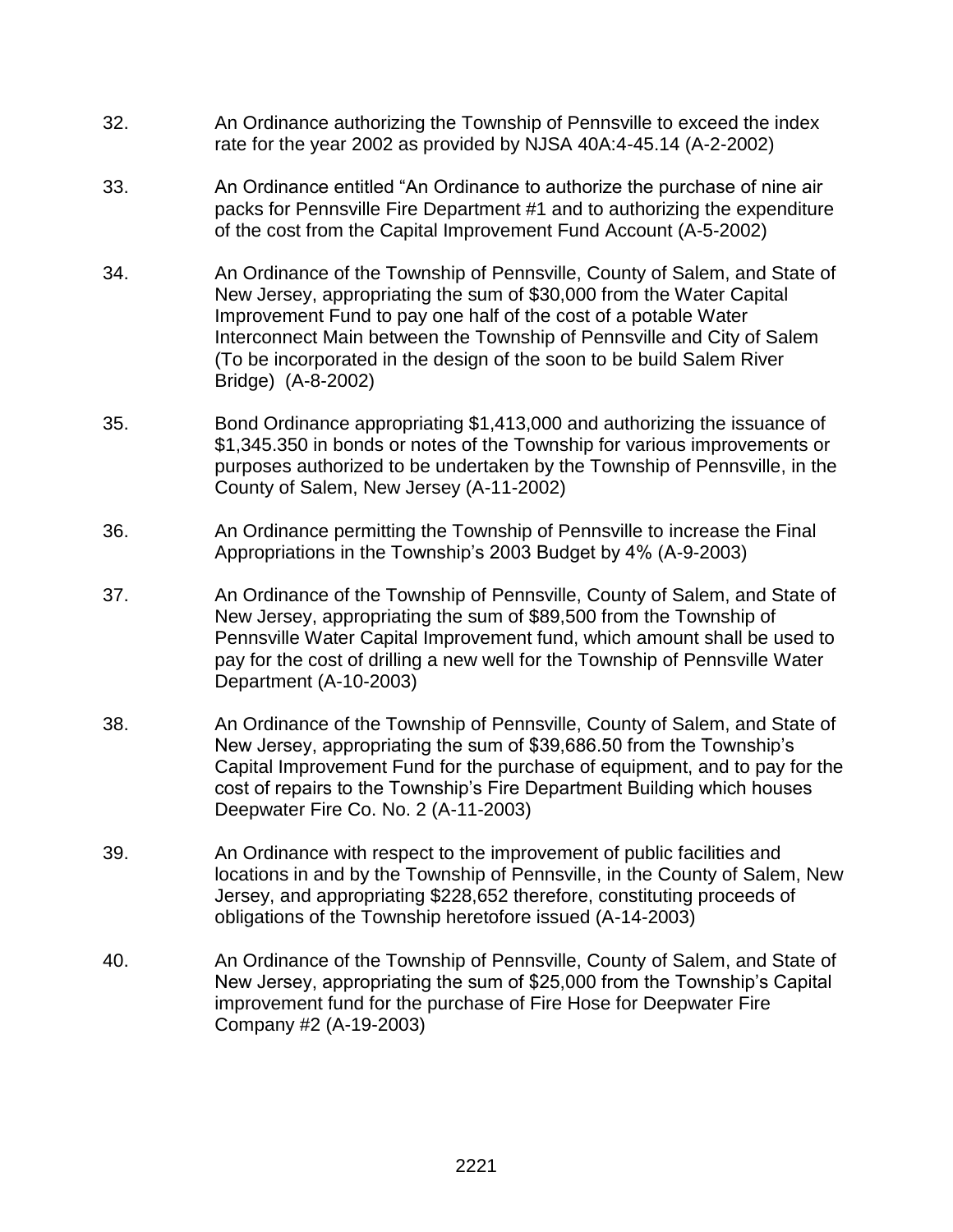- 41. An Ordinance authorizing the transfer or unexpended funds previously appropriated under various ordinances of the Township of Pennsville (A-27- 2003)
- 42. An Ordinance of the Township of Pennsville, County of Salem, and State of New Jersey, appropriating the sum of \$59,000 from the Township's Water Capital Improvement Fund for the water main extension under Route 49 at or near its intersection with Fort Mott Road (A-28-2003)
- 43. Township of Pennsville 2004 "CAP" Ordinance (A-9-2004)
- 44. Bond Ordinance of the Township of Pennsville, County of Salem, and State of New Jersey, appropriating \$650,000 to pay for the cost of one emergency vehicle for the Pennsville Ambulance Department and one Fire Engine for Deepwater Fire & Company #2 (A-18-2004)
- 45. An Ordinance of the Township of Pennsville, County of Salem, and State of New Jersey, appropriating the sum of \$50,000 from the Township's Water Capital Improvement Fund for various improvements to the potable water system under Main Street (A-19-2004)
- 46. An Ordinance of the Township of Pennsville, County of Salem, and State of New Jersey, re-appropriating the sum of \$40,550 from Township of Pennsville Ordinance No. A-10-2003, which amount shall be used to pay for the cost of repairing Township of Pennsville Water Well #7 (A-23-2004)
- 47. An Ordinance of the Township of Pennsville, County of Salem, and State of New Jersey, appropriating the sum of \$15,000 from the Township's Capital Improvement Fund for the emergency replacement of the Township's Municipal Building Air Conditioning System (A-24-2004)
- 48. An Ordinance of the Township of Pennsville, County of Salem, and State of New Jersey, appropriating the sum of \$40,000 for engineering services related to the Main Street restoration project (A-29-2004)
- 49. The Township of Pennsville 2005 "CAP" Ordinance (A-8-2005)
- 50. Bond Ordinance of the Township of Pennsville, County of Salem, and State of New Jersey, providing for the improvement of the water supply and distribution system in and by the Township of Pennsville, in the County of Salem, State of New Jersey, appropriating \$2,650,000 therefore and authorizing the issuance of \$2,650,000 bonds or note of the Township for financing such appropriation (A-11-2005)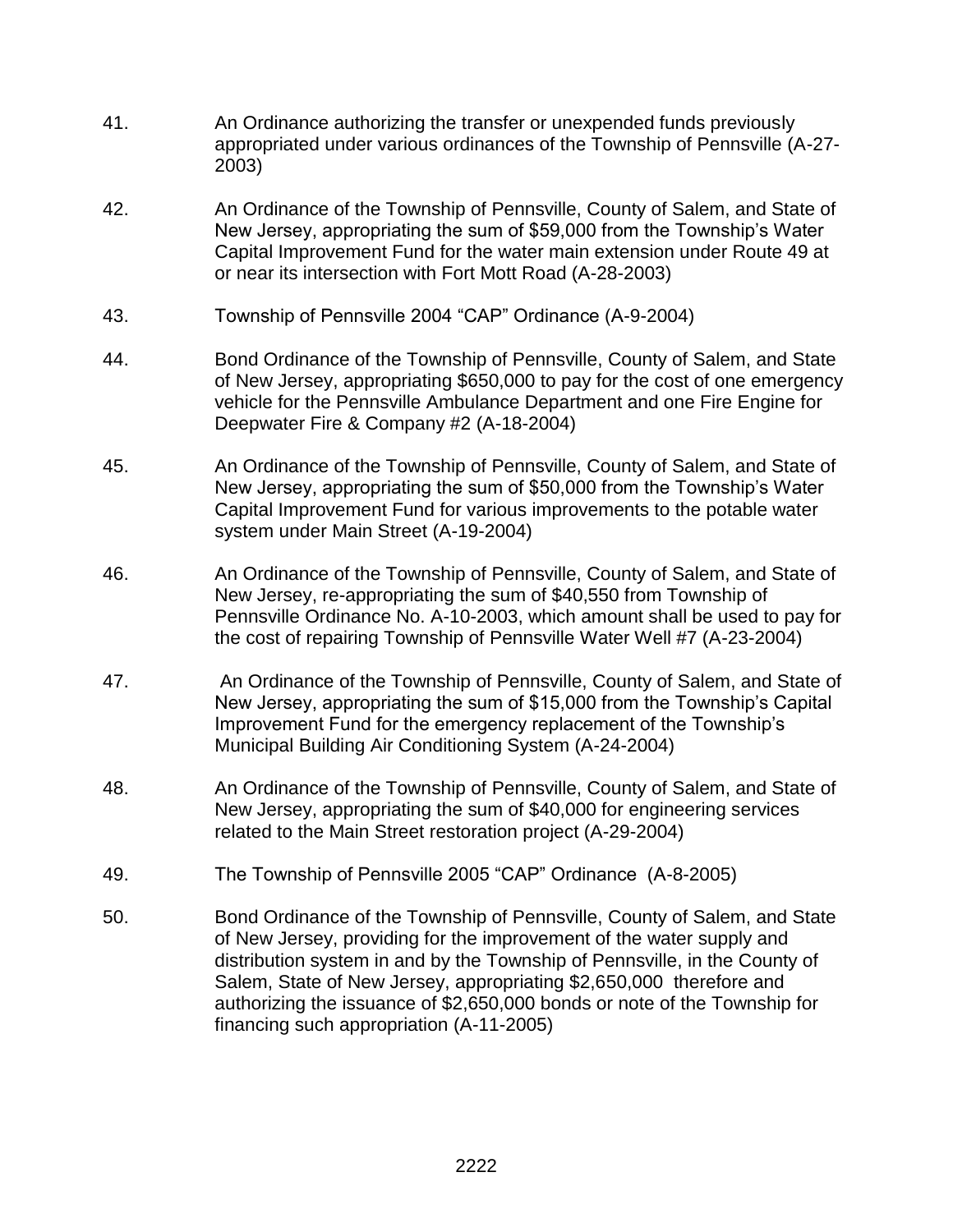- 51. Bond Ordinance of the Township of Pennsville, County of Salem, and State of New Jersey, providing for the improvements to be made to Township roads, beachfront infrastructure, and Township Buildings, and for the purchase of road equipment by the Township of Pennsville, in the County of Salem, State of New Jersey, appropriating \$550,000 therefore and authorizing the issuance of \$522,550 bonds or note of the Township for financing such appropriation (A-18-2005)
- 52. The Township of Pennsville 2006 "CAP" Ordinance (A-11-2006)
- 53. An Ordinance of the Township of Pennsville, County of Salem, and State of New Jersey, appropriating the sum of \$20,000 for the purchase of a 2006 Jeep Liberty Motor Vehicle to be used by the Visiting Nurse Association (A-16-2006)
- 54. An Ordinance of the Township of Pennsville, County of Salem, and State of New Jersey, appropriating the sum of \$140,000 from the Water Capital Improvement Fund for the replacement of Township of Pennsville Well No. 4A (A-25-2006)
- 55. Bond Ordinance of the Township of Pennsville, County of Salem, and State of New Jersey, providing for the improvements to be made to Township Roads, Beachfront infrastructure, and Township Buildings, and for the purchase of equipment and machinery by the Township of Pennsville, in the County of Salem, State of New Jersey, appropriating \$650,000 therefore and authorizing the issuance of \$617,500 Bonds or note of the Township for Financing such appropriation (A-27-2006)
- 56. An Ordinance of the Township of Pennsville, County of Salem, and State of New Jersey, appropriating the sum of \$60,000.00 from the Township's Capital Improvement Fund for the purchase and implementation of the Polisys Software System for use by the Pennsville Police Department (A-38- 2006)
- 57. Township of Pennsville 2007 "CAP" Ordinance (A-8-2007)
- 58. Bond Ordinance of the Township of Pennsville, County of Salem, and State of New Jersey, providing for the improvements to be made to Township Roads, Construction of a Public Works Garage, Conversion of the Maintenance Garage for use by the Ambulance Department, and the Purchase of a time keeping system by the Township of Pennsville, in the County of Salem, State of New Jersey, appropriating \$590,850 therefore and authorizing the issuance of \$561,307.50 bonds or note of the Township for financing such appropriations (A-15-2007)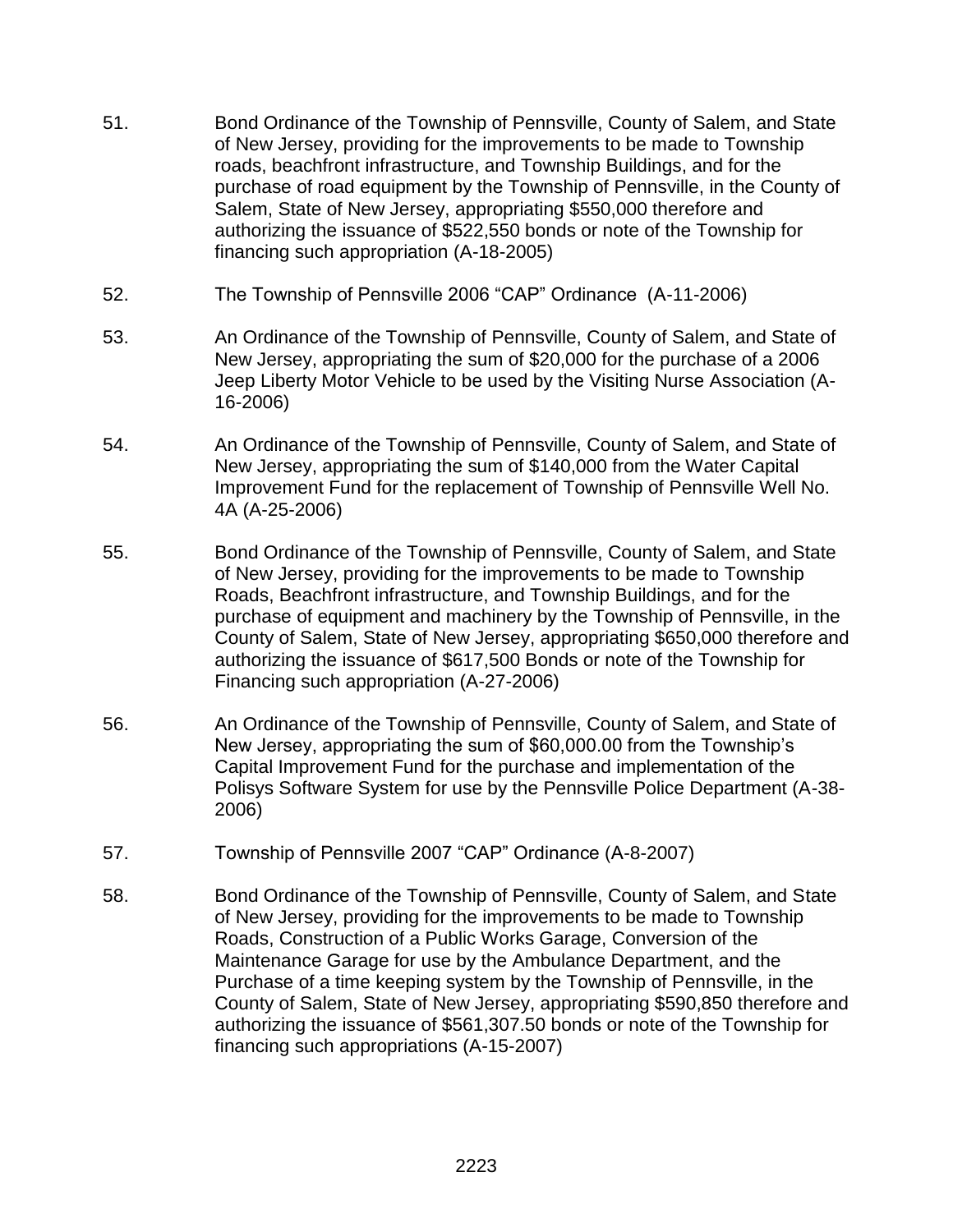- 59. An Ordinance providing for the construction of new municipal facilities in and by the Township of Pennsville, in the County of Salem, New Jersey, and making an initial appropriation of \$60,000 therefore, constituting proceeds of obligations of the Township heretofore issued (A-33-2007)
- 60. Township of Pennsville 2008 "CAP" Ordinance (A-4-2008)
- 61. Bond Ordinance of the Township of Pennsville, County of Salem, and State of New Jersey, providing for funding for municipal improvements including acquisition and installation of a new heating and air conditioning system for Town Hall, the purchase of a new ambulance for the Township's Ambulance Department, improvements to Township roads, the purchase of a new tractor for the Township Recreation Department, and a grant match for improvements to Riviera road, appropriating \$715,000 therefore and authorizing the issuance of bonds or notes in the amount of \$679,250 for financing such appropriations, which bond ordinance shall be referred to as "Bond Ordinance 1-2008" (A-6-2008)
- 62. An Ordinance amending Ordinance A-6-2008 Entitled "Bond Ordinance of the Township of Pennsville, County of Salem, and State of New Jersey, providing for funding for municipal improvements including acquisition and installation of a new heating and air conditioning system for Town Hall, the purchase of a new ambulance for the Township's Ambulance Department, improvements to Township roads, the purchase of a new tractor for the Township Recreation Department, and a grant match for improvements to Riviera road, appropriating \$715,000 therefore and authorizing the issuance of bonds or notes in the amount of \$679,250 for financing such appropriations, which bond ordinance shall be referred to as "Bond Ordinance 1-2008" which amendment will provide for the purchase of turnout gear and equipment for the Township's EMTs and a Blood Pressure machine for the Pennsville Ambulance Department (A-14-2008)
- 63. An Ordinance of the Township of Pennsville, County of Salem, and State of New Jersey, appropriating the sum of \$836,000 for the County-mandated revaluation of real property in the Township of Pennsville (A-3-2009)
- 64. Township of Pennsville 2009 "CAP" Ordinance (A-13-2009)
- 65. An Ordinance of the Township of Pennsville, County of Salem, and State of New Jersey, appropriating the sum of \$175,000 from the capital improvement fund for the purchase of two 6,000 – gallon Stormwater Pumps, improvements to Township Roads, repairs to Township public buildings, and engineering plans and specification and installation of a methane gas detection system at the Industrial Road Landfill (A-26-2009)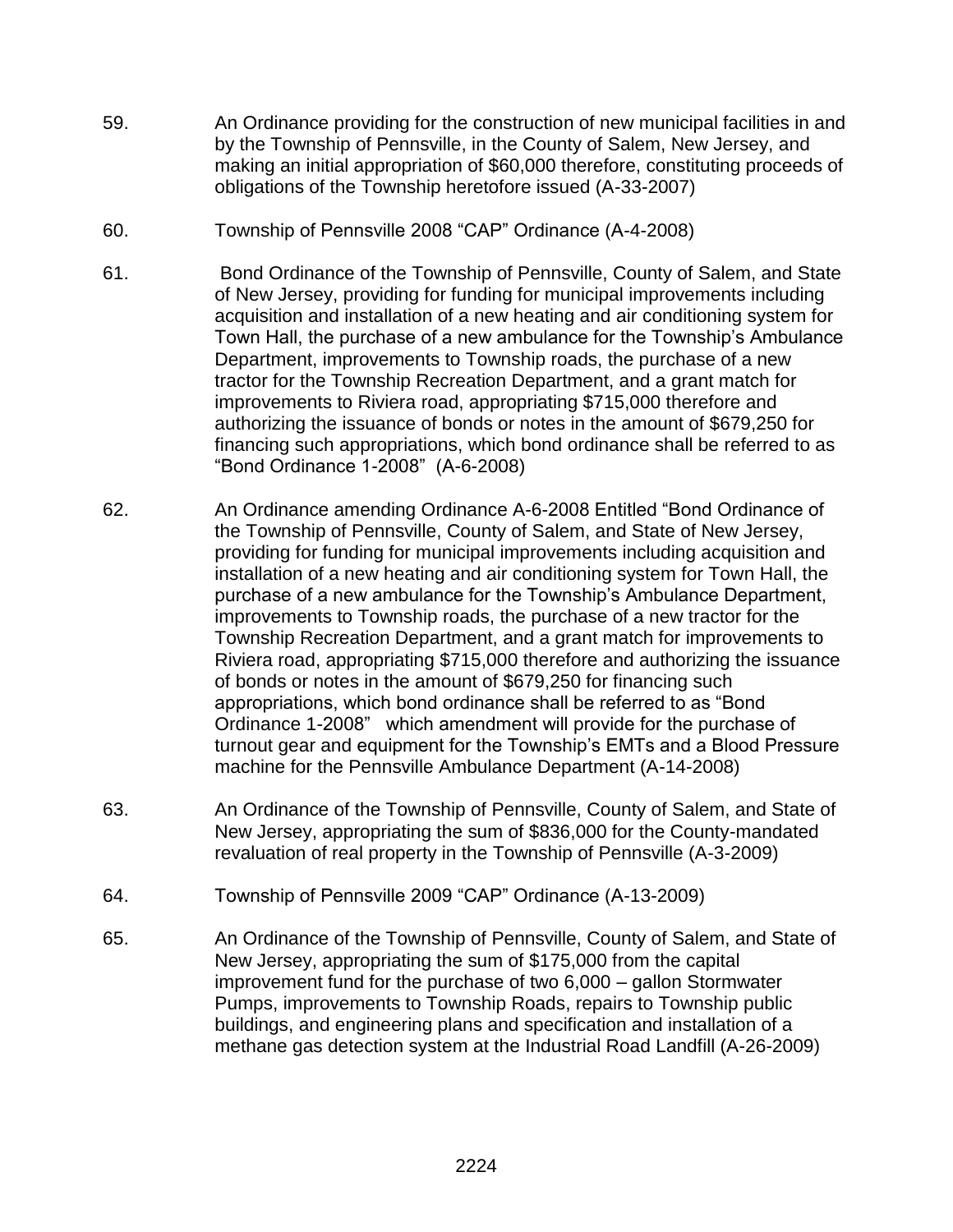| 66. | An Ordinance of the Township of Pennsville, County of Salem, and State of<br>New Jersey, amending Township of Pennsville Ordinance No. A-38-2006<br>which amended ordinance will authorize appropriation of the sum of \$36,501<br>from the Township's Capital Improvement fund (A-3-2010) |
|-----|--------------------------------------------------------------------------------------------------------------------------------------------------------------------------------------------------------------------------------------------------------------------------------------------|
| 67. | Township of Pennsville calendar year 2010 Ordinance to exceed the<br>Municipal Budget appropriation limits and to establish a "CAP" bank (A-19-<br>2010)                                                                                                                                   |
| 68  | An Ordinance of the Township of Pennsville, County of Salem, and State of<br>New Jersey, appropriating the sum of \$30,000 for the purchase of a 2011<br>Chevrolet Tahoe Motor Vehicle to be used by Pennsville Fire & Rescue Co.<br>#1 (A-35-2010)                                        |
| 69. | An Ordinance of the Township of Pennsville, County of Salem, and State of<br>New Jersey, appropriating the sum of \$37,000 for the purchase of various<br>items of equipment for the Township of Pennsville (A-37-2010)                                                                    |
| 70. | Bond Ordinance of the Township of Pennsville, County of Salem, and State<br>of New Jersey, appropriating \$162,000 to pay for the cost of one 9-yard<br>Combination Jet Vac Truck for the Pennsville Highway Department (A-38-<br>2010)                                                    |
| 71. | Township of Pennsville Calendar Year 2011 Ordinance to exceed the<br>municipal budget appropriation limits and to establish a CAP bank (NJSA<br>40A:4-45.14) (A-3-2011)                                                                                                                    |
| 72. | An Ordinance of the Township of Pennsville, County of Salem, and State of<br>New Jersey, appropriating the sum of \$10,000.00 for the purchase of a<br>digital recording device to be used to record public meetings, trials in<br>Municipal Court and other events (A-8-2011)             |
| 73. | An Ordinance of the Township of Pennsville, County of Salem, and State of<br>New Jersey appropriating the sum of \$225,000.00 for road<br>improvements/reconstruction and for the purchase of Class A uniforms for<br>the Ambulance Department (A-9-2011)                                  |
| 74. | Bond Ordinance of the Township of Pennsville, Salem County, New Jersey,<br>providing for funding for Water Department improvements in the total<br>amount of \$1,723,000, which bond ordinance shall be referred to as "Bond<br>Ordinance 1-2011" (A-13-2011)                              |
| 75. | Bond Ordinance of the Township of Pennsville, Salem County, New Jersey,<br>Appropriating \$250,000 to pay for the purchase and installation of two 85<br>KW Generators to be installed at the Georgia Road and Kansas Road pump<br>stations (A-17-2011)                                    |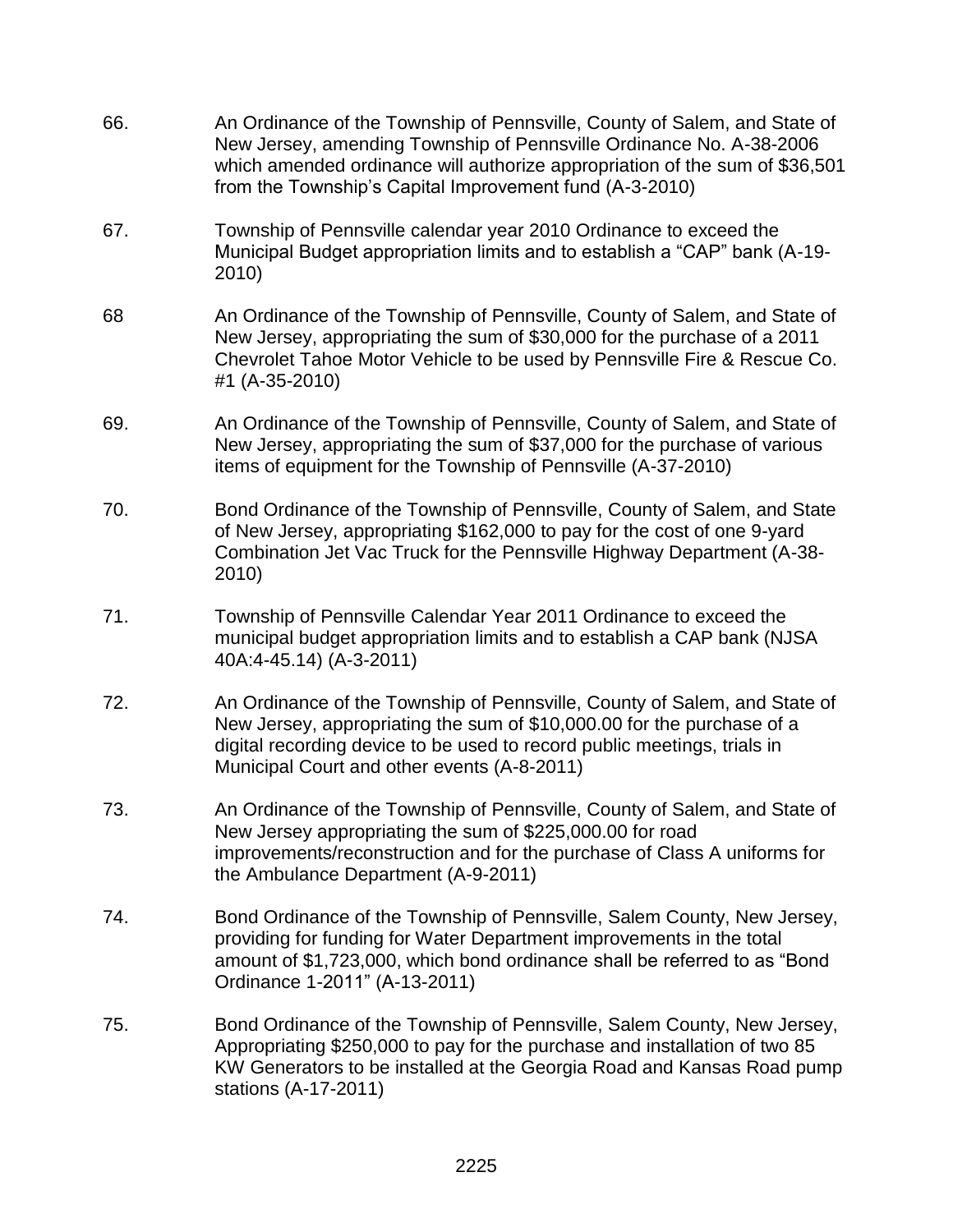- 76. An Ordinance of the Township of Pennsville, County of Salem, and State of New Jersey, Appropriating the sum of \$12,000.00 for the purchase of Salt Brine Spreaders for the Highway Department. (A-4-2012)
- 77. An Ordinance of the Township of Pennsville, County of Salem, and State of New Jersey, Appropriating the sum of \$20,000.00 for the purchase of a Kubota F 3080 Lawn Mower for the Recreation Department (A-5-2012)
- 78. Township of Pennsville Calendar Year 2012 Ordinance to Exceed the Municipal Budget Appropriation limits and to establish CAP Bank (NJSA 40A:4-45.14) (A-7-2012)
- 79. Bond Ordinance of the Township of Pennsville, Salem County, New Jersey, Appropriating \$200,000 to fund the cost of one Ambulance for the Ambulance Department (A-9-2012)
- 80. An Ordinance of the Township of Pennsville County of Salem, and State of New Jersey Appropriating the sum of \$300,000.00 for Road Improvements / Reconstruction, and for the purchase of an air conditioning unit for the Visiting Nurse Association, and computer equipment, and for Associated Engineering costs for road improvements / reconstruction (A-10-2012)
- 81. An Ordinance of the Township of Pennsville, County of Salem, and State of New Jersey, Appropriating the sum of \$25,000.00 for improvements / reconstruction of the drainage pipe located on Enlow Place (A-19-2012)
- 82. An Ordinance of the Township of Pennsville, County of Salem, and State of New Jersey, Appropriating the sum of \$60,000.00 for Road Improvements / Reconstruction and related engineering costs for Castle Heights Avenue and First Street (A-21-2012)
- 83. Refunding Bond Ordinance of the Township of Pennsville, Salem County, New Jersey, appropriating \$429,000 Water Refunding Bonds of the Township of Pennsville, In the County of Salem, New Jersey (A-23-2012)
- 84. An Ordinance of the Township of Pennsville County of Salem, and State of New Jersey, Appropriating the sum of \$15,000.00 for the purchase and installation of one used 35' X 12' 4-office Trailer with heater and air conditioner from Oldmans Township (A-25-2012)
- 85. An Ordinance of the Township of Pennsville, County of Salem, and State of New Jersey, appropriating the sum of \$15,000.00 from the Township's Capital Improvement Fund for repairs/upgrades to the Township's Municipal Building (A-5-2013)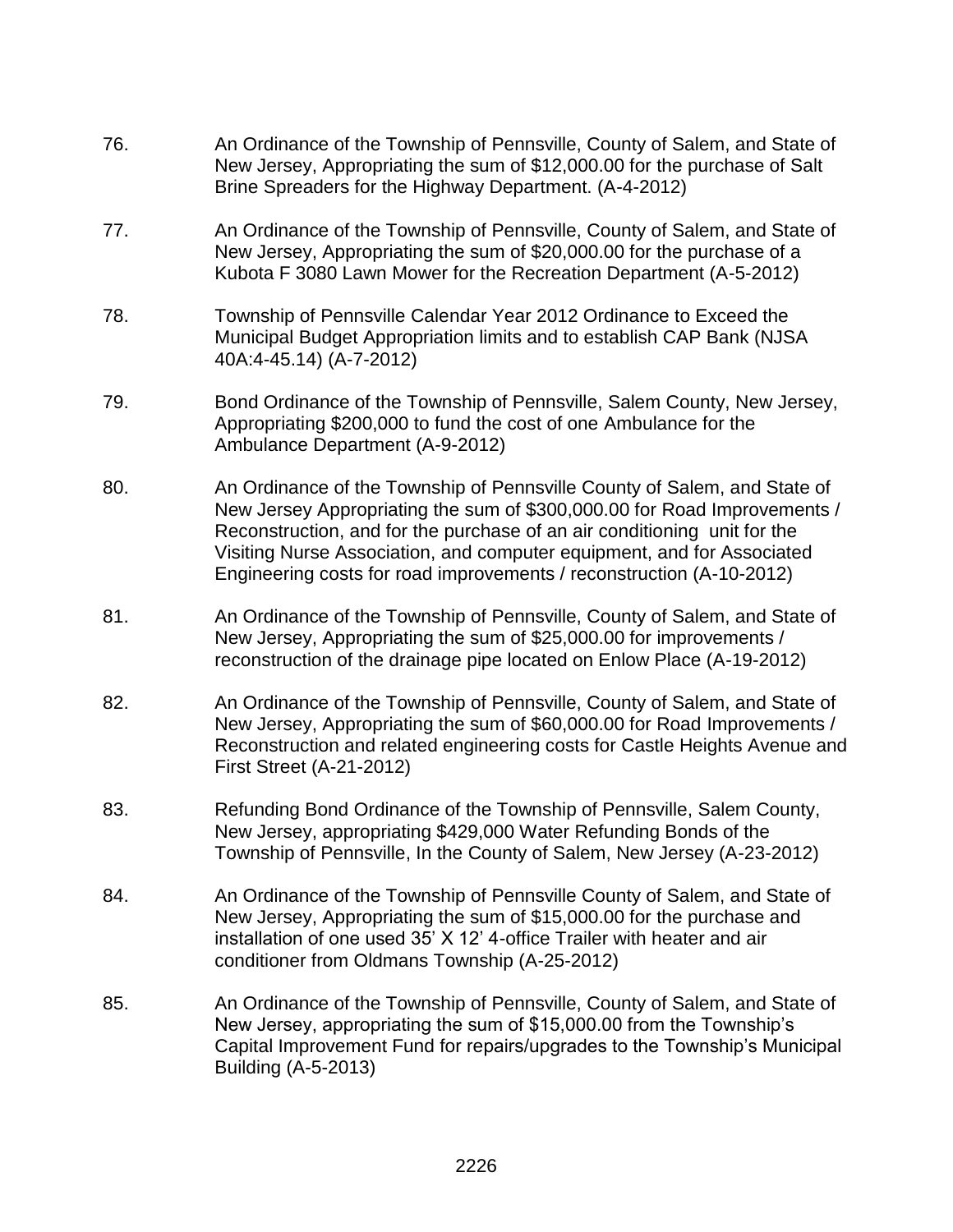- 86. Township of Pennsville Calendar Year 2013 Ordinance to exceed the municipal budget appropriation limits and to establish a CAP bank (NJSA 40A:4-45.14) (A-6-2013)
- 87. Bond Ordinance of the Township of Pennsville, Salem County, New Jersey, appropriating \$400,000 to pay for the cost of one Tub Grinder, two Stake Trucks and one Chipper for the Pennsville Highway Department (A-9-2013)
- 88. An Ordinance of the Township of Pennsville, County of Salem, and State of New Jersey appropriating the sum of \$15,000.00 for the purchase of a lawn mower for the recreation department (A-10-2013)
- 89. Bond Ordinance of the Township of Pennsville, Salem County, New Jersey, providing for funding for improvements to the Hook Road Pump Station in the total amount of \$1,100,000, which bond ordinance shall be referred to as "Bond Ordinance 1-2013" (A-11-2013)
- 90. An Ordinance authorizing the transfer of unexpended funds previously appropriated under various ordinances of the Township of Pennsville (A-13- 2013)
- 91. An Ordinance of the Township of Pennsville, County of Salem, and State of New Jersey, appropriating the sum of \$70,000.00 from the Township of Pennsville "Capital Improvement Fund" for the purchase of one submersible 75 HP solids handling stormwater pump for use at the Georgia Road Stormwater Pump Station (A-27-2013)
- 92. An Ordinance of the Township of Pennsville, County of Salem, and State of New Jersey, amending Township of Pennsville Ordinance No. A-17-2011 which amended ordinance will authorize appropriation of the sum of \$45,497.23 from the Township's Capital Improvement Fund. (A-28-2013)
- 93. An Ordinance of the Township of Pennsville, County of Salem, and State of New Jersey, appropriating the sum of \$85,000.00 from the Township of Pennsville "Capital Improvement Fund" for the purchase/installation of computers, servers and related equipment for use by the Pennsville Police Department, Tax Office and Finance Office. (A-3-2014)
- 94. Township of Pennsville Calendar Year 2014 ordinance to exceed the municipal budget appropriation limits and to establish a CAP bank. (A-4- 2014)
- 95. Bond Ordinance of the Township of Pennsville, Salem County, New Jersey, appropriating \$500,000 to pay for the cost of the Township's 2014 Road Reconstruction and Repair Project. (A-5-2014)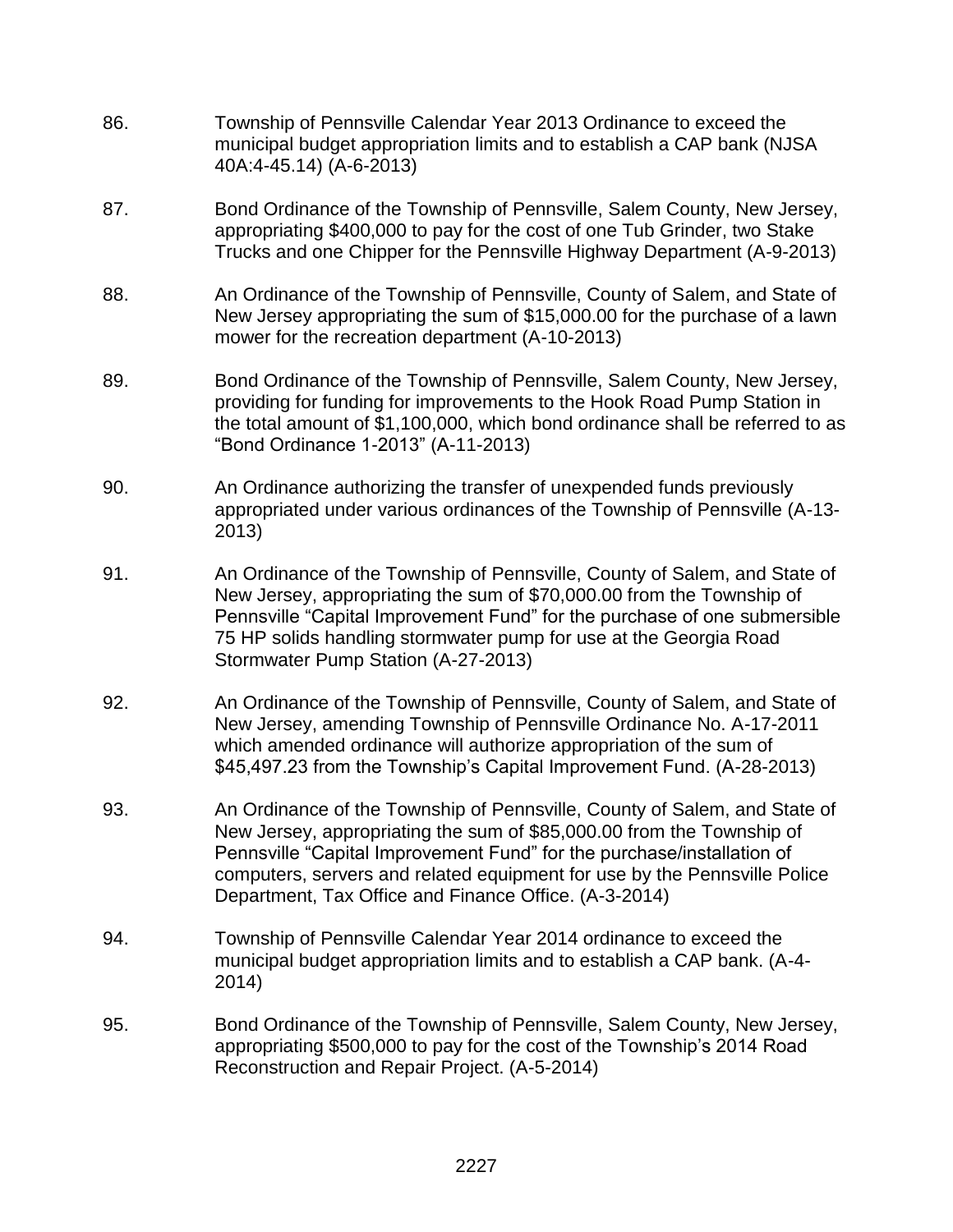- 96. An Ordinance of the Township of Pennsville, County of Salem, and State of New Jersey, appropriating the sum of \$160,000.00 from the Township of Pennsville "Capital Improvement Fund" for the installation of Lighting in Riverview Beach Park (A-9-2014)
- 97. An Ordinance of the Township of Pennsville, County of Salem, and State of New Jersey, appropriating the sum of \$97,523.71 from the Township of Pennsville "Capital Improvement Fund" for the purchase of one new brush truck to be used by the Pennsville Fire & Rescue Co. No. 1 and providing that such sum so appropriated shall be raised from the proceeds of a property damage claim made by the Township against its automobile liability/property damage insurance company (A-13-2014)
- 98. An ordinance of the Township Committee of the Township of Pennsville Amending Ordinance No. A-5-2014 entitled "Bond Ordinance of the Township of Pennsville, Salem County, New Jersey, appropriating \$500,000 to pay for the cost of the Township's 2014 Road Reconstruction and Repair Project" which amendment will appropriate an additional \$50,000 which shall be used to pay for engineering services for the project in question (A-14- 2014)
- 99. An Ordinance of the Township of Pennsville, County of Salem, and State of New Jersey, appropriating the sum of \$82,000.00 for Road Improvements/Oil and Stone and related engineering costs for Charles Place, Harrison Street, Illinois Road, Madison Street, Van Buren Street and William Penn Avenue, and the purchase and installation of storm sewer retrofits (A-15-2014)
- 100. Bond Ordinance of the Township of Pennsville, Salem County, New Jersey, appropriating \$342,000 to pay for the cost of the Reconstruction of William Penn Avenue and related engineering services. (A-16-2014)
- 101. Bond Ordinance of the Township of Pennsville, Salem County, New Jersey, appropriating \$500,000 to purchase a new fire engine for Deepwater Fire Co. #2 (A-20-2014)
- 102. An Ordinance of the Township of Pennsville, County of Salem, and State of New Jersey, appropriating the sum of \$51,000.00 from the Township of Pennsville "Capital Improvement Fund" for emergency repairs to the stormwater main located at 235 North River Drive and repairs to the stormwater main located at 139 Eaton Road (A-21-2014)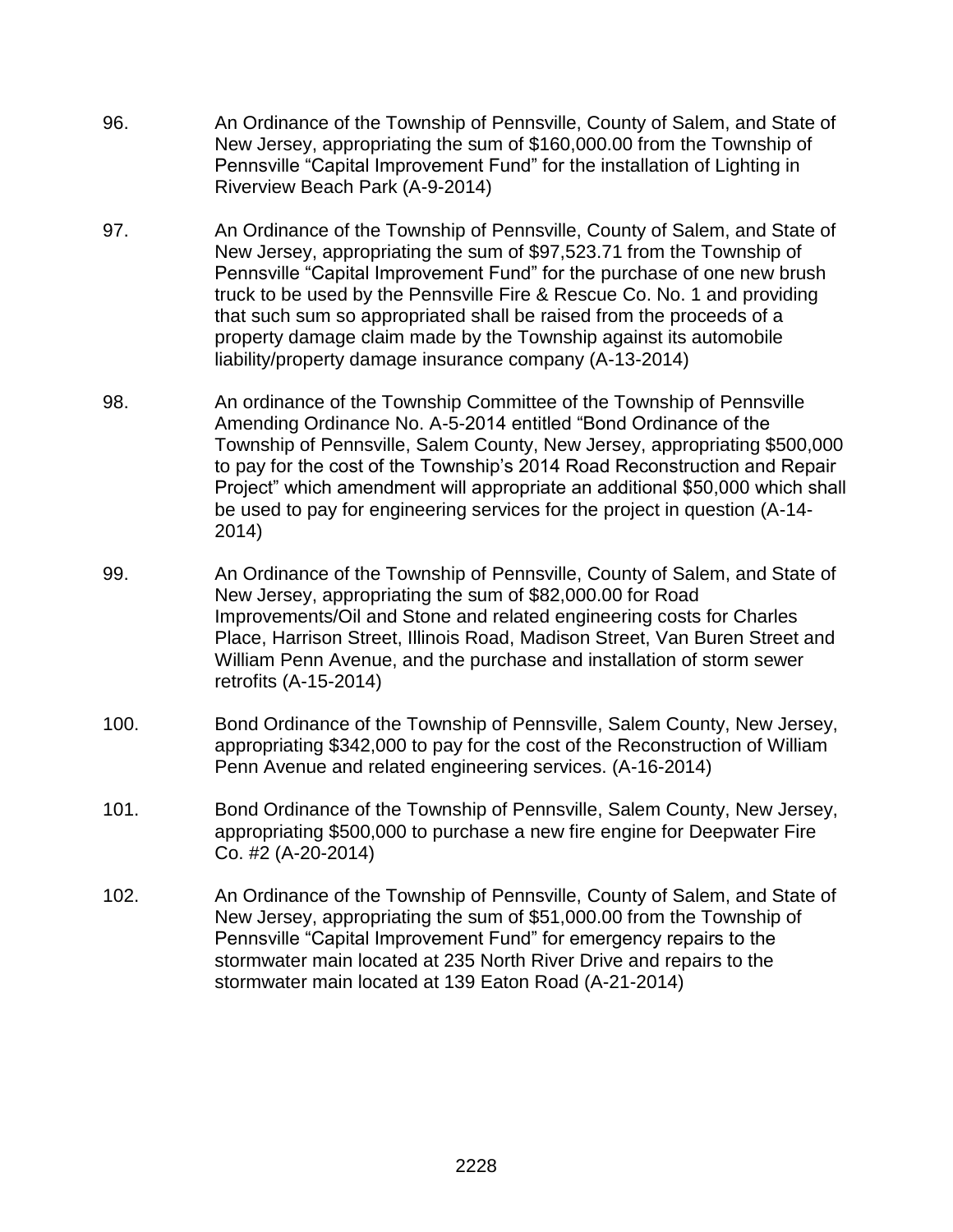- 103. An Ordinance of the Township of Pennsville, County of Salem, and State of New Jersey, amending Township of Pennsville Ordinance No. A-28-2013 which amendment will broaden the acquisitions to be funded to include a new truck and appropriating the sum of \$35,000.00 for that purpose. (A-22- 2014)
- 104. Bond Ordinance of the Township of Pennsville, Salem County, New Jersey, appropriating \$675,000 to purchase a custom KME Pumper Truck for Pennsville Fire Co. #1 (A-29-2014)
- 105. An Ordinance amending ordinance no. A-11-2013 entitled "Bond Ordinance of the Township of Pennsville, Salem County, New Jersey, Providing for funding for improvements to the Hook Road Pump Station in the total amount of \$1,100,000, which bond ordinance shall be referred to as "Bond Ordinance 1-2013" which amended ordinance will appropriate an additional \$400,000 to pay for the cost of the project in question. (A-5-2015)
- 106. Township of Pennsville Calendar Year 2015 Ordinance to exceed the Municipal Budget Appropriation Limits and to establish a CAP bank (A-7- 2015)
- 107. An Ordinance of the Township of Pennsville, County of Salem, and State of New Jersey, Appropriating the Sum of \$50,000.00 from the Township's Capital Improvement Fund for Fuel Tank Remediation and other improvements to the Municipal Complex (A-8-2015)
- 108. Bond Ordinance of the Township of Pennsville, Salem County, New Jersey, authorizing the issuance of Bond Anticipation Notes in the total amount of \$500,000 and appropriating \$700,000 to pay for the cost of the Township's 2015 Road Reconstruction and repair project, and the purchase of a street sweeper (A-10-2015)
- 109. Amending Ordinance A-16-2014 entitled "Bond Ordinance of the Township of Pennsville, Salem County, New Jersey, Appropriating \$342,000 to pay for the cost of the Reconstruction of William Penn Avenue and related Engineering Services", Which amendment will increase the amount appropriated for the project in question by the amount of a grant received by the Township in the amount of \$153,000 (A-13-2015)
- 110. Amending Township of Pennsville Ordinance A-5-2014 which Ordinance will authorize appropriations in the amount of \$75,000 from the Township's Capital Improvement Fund (A-16-2015)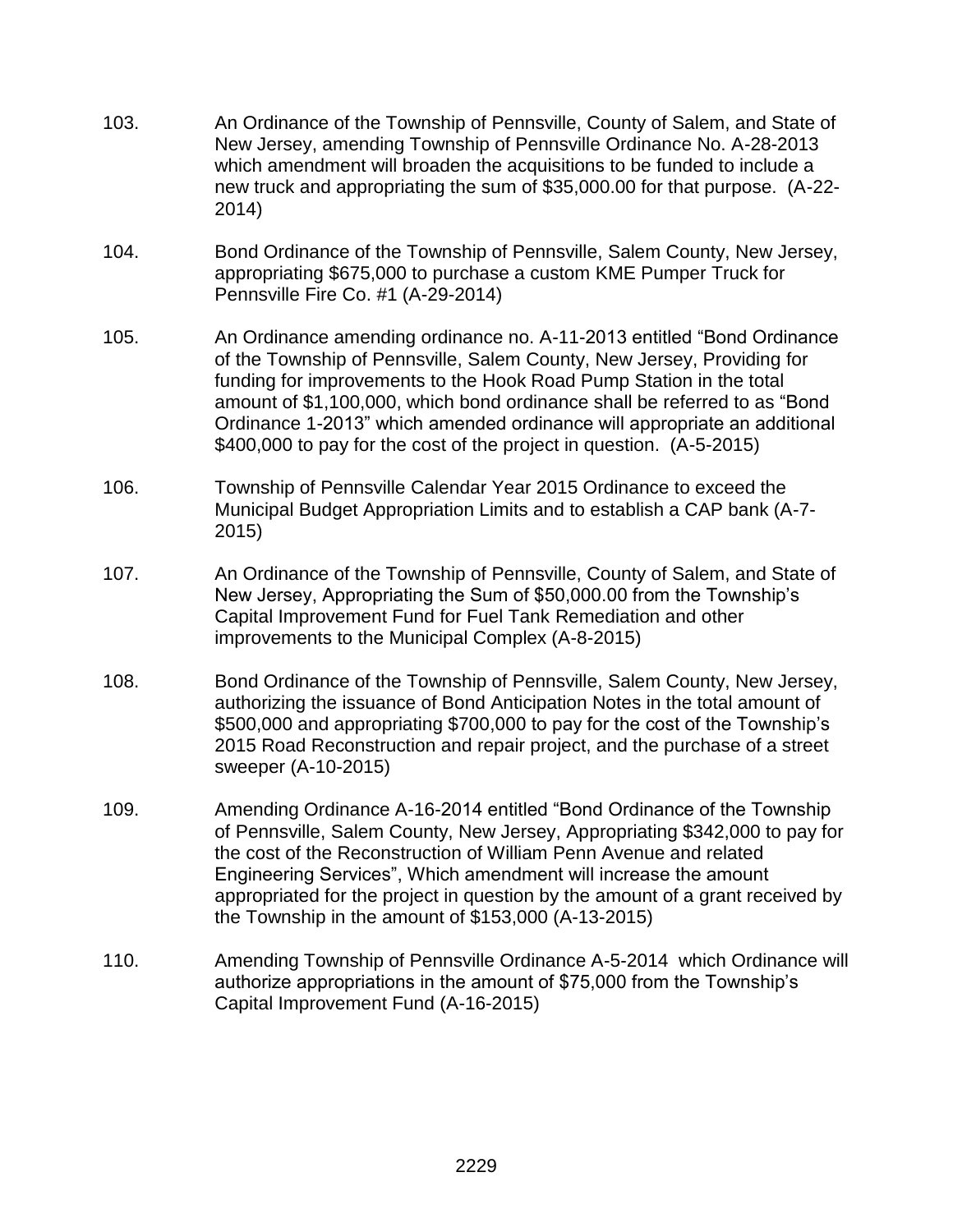- 111. Appropriating the sum of \$30,000.00 from the Township of Pennsville's "Water Operating Capital Improvement Fund" for the Purchase/Replacement of Radio Transmitters For use by the Pennsville Water Department. (A-27- 2015)
- 112. Bond Ordinance of the Township of Pennsville, County of Salem, New Jersey, Appropriating the sum of \$40,000 Therefore; Authorizing the issuance of general obligation bonds or Bond Anticipation Notes of the Township of Pennsville, County of Salem, New Jersey, in the aggregate Principal Amount of up to \$38,000 (A-9-2016)
- 113. Township of Pennsville Calendar year 2016 Ordinance to exceed the Municipal Budget Appropriation limits and to establish a CAP Bank (A-13- 2016)
- 114. An Ordinance of the Township of Pennsville, County of Salem, and State of New Jersey, appropriating the sum of \$180,000.00 from the Township of Pennsville "Water Operating Capital Improvement Fund" for Emergency repairs to Pennsville Water Department Well #8 and the Purchase of Radio Read Water Meters (A-15-2016)
- 115. Bond Ordinance of the Township of Pennsville, Salem County, New Jersey, Authorizing the Issuance of Bond Anticipation Notes in the Total amount of \$601,350 and Appropriating \$633,000 to pay for the cost of the Township's 2016 Road Reconstruction and Repair Project including slip lining, and the purchase of a Diagnostic Computer for the Highway Department (A-18- 2016)
- 116. An Ordinance of the Township of Pennsville, County of Salem, and State of New Jersey, cancelling the line item designated as "Reserve Dog Pound Construction" in the amount of \$45,000 from the Township's Capital Fund and amending the Township's Capital Budget to reflect that the aforesaid amount shall now be appropriated under the line item entitled "Demolition of Buildings unfit for Human Habitation" (A-22-2016)
- 117. An Ordinance of the Township of Pennsville, County of Salem, and State of New Jersey, Appropriating the sum of \$40,000 for improvements to Township municipally owned property, the purchase of an engine cradle and replacement of gas pump equipment for the Township Public Works Department (A-23-2016)
- 118. Bond Ordinance of the Township of Pennsville, Salem County, New Jersey, appropriating \$150,000 to purchase a FDTL24 2002 Marauder truck for Deepwater Fire Co #2 (A-1-2017)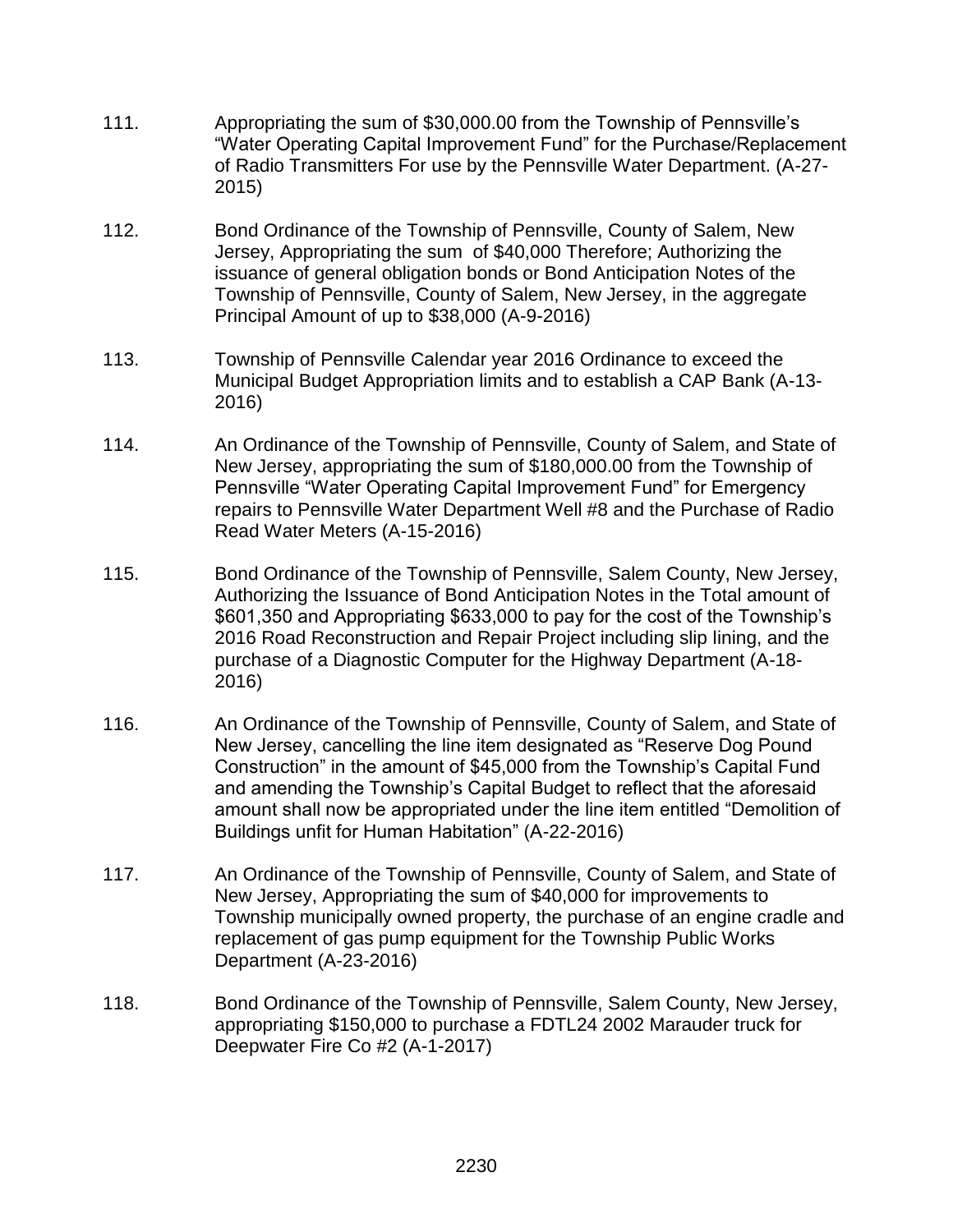- 119. Township of Pennsville Calendar Year 2017 Ordinance to exceed the Municipal Budget Appropriation Limits and to establish a Cap Bank (NJSA 40A:4-45.14) (A-2-2017)
- 120. An Ordinance of the Township of Pennsville, County of Salem, and State of New Jersey, Appropriating the Sum of \$11,000 for the acquisition of various pieces of equipment for the Township Maintenance Department (A-4-2017)
- 121. Bond Ordinance of the Township of Pennsville, County of Salem, New Jersey, Authorizing the Issuance of Bond Anticipation Notes in the Total amount of \$665,000 and Appropriating \$700,000 to pay for the cost of the Township's 2017 Road Reconstruction and Capital Improvements to various streets and roads (A-5-2017)
- 122. An Ordinance of the Township of Pennsville, County of Salem, and State of New Jersey, Appropriating the sum of \$11,000 for the acquisition of Maintenance equipment for the Pennsville Township Recreation Department (A-7-2017)
- 123. An Ordinance of the Township of Pennsville, County of Salem, New Jersey, Amending Township of Pennsville Ordinance A-5-2017 Which Amendment will appropriate an Additional \$60,000 from the Township's Capital Improvement Fund which amount shall be used to pay for engineering services associated with the Township's 2017 Road Reconstruction Project (A-12-2017)
- 124 An Ordinance of the Township of Pennsville, County of Salem, and State of New Jersey, Appropriating the sum of \$65,000 for the Water Capital Improvement fund for the Purchase of a Dump Truck as a Shared Service Agreement with the Pennsville Sewerage Authority (A-17-2017)
- 125. An Ordinance of the Township of Pennsville, County of Salem, State of New Jersey, Amending Ordinance A-5-2017 which Amendment will appropriate an additional \$30,000 from the Township's Capital Improvement Fund which amount shall be used to pay for additional quantities needed for the project in question and to repair additional drainage problems by the installation of curb and gutter (A-18-2017)
- 126. An Ordinance of the Township of Pennsville, County of Salem, New Jersey, Appropriating the sum of \$30,000 from the Capital Improvement Fund for the Purchase of a New Postage Machine and a Vehicle for the Emergency Management Office (A-23-2017)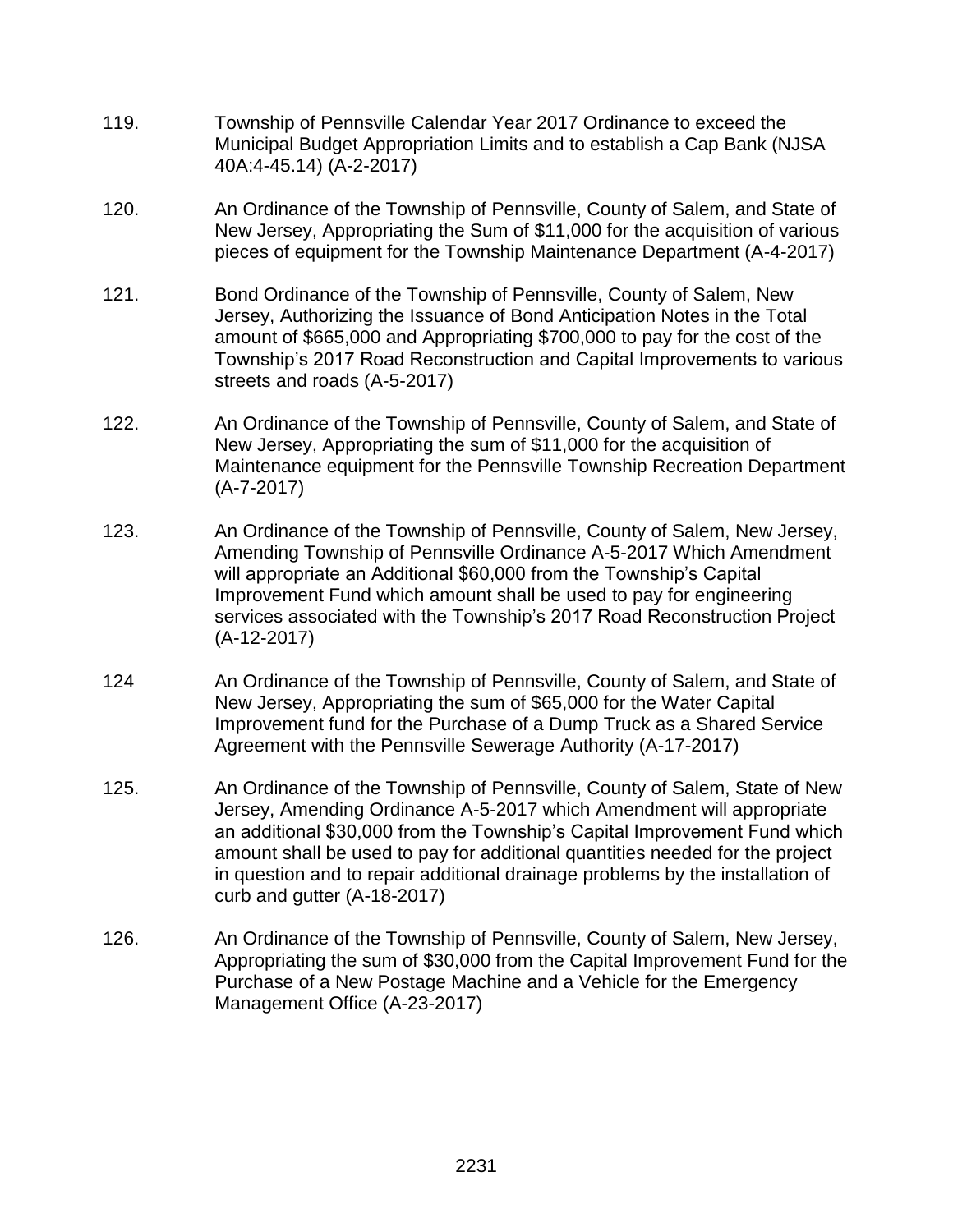- 127. Bond Ordinance of the Township of Pennsville, County of Salem, New Jersey, Authorizing the Issuance of Bond Anticipation Notes in the Total Amount of \$261,250 and Appropriating \$275,000 to pay for the cost of the Township's New Ambulance
- 128. An Ordinance of the Township of Pennsville, County of Salem, State of New Jersey Appropriating the sum of \$35,000 from the Township of Pennsville's Capital Improvement Fund for the Purchase of Two New Police Vehicles (A-8-2018)
- 129. Township of Pennsville Calendar Year 2018 Ordinance to exceed the Municipal Budget Appropriation Limits and to Establish a CAP Bank (NJSA 40A:4-45.14) (A-9-2018)
- 130. A Bond Ordinance of the Township of Pennsville, County of Salem, State of New Jersey, Authorizing the Issuance of Bond Anticipation Notes in the total amount of \$1.4 Million from the Township of Pennsville's Capital Improvement Fund to be used for Road Repairs, Improvements to the Township's Animal Shelters and Miscellaneous expenditures which are entirely for public purposes (A-11-2018)
- 131. An Ordinance of the Township of Pennsville, County of Salem, State of New Jersey Appropriating the sum of \$30,000 from the Township of Pennsville's Capital Improvement Fund for the Purchase of one Chevrolet 1500 4 WD pickup with a 4 door crew cab (A-12-2018)
- 132. An Ordinance of the Township of Pennsville, County of Salem, State of New Jersey Appropriating the sum of \$12,000 from the Township of Pennsville's Capital Improvement Fund for the repair and/or purchase of two HVAC units for the Pennsville Township Municipal Building (A-14-2018)
- 133. An Ordinance of the Township of Pennsville, County of Salem, State of New Jersey Appropriating the sum of \$20,000 from the Township of Pennsville Capital Improvement Fund for the Purchase of Turnout Gear and a Jaws of Life apparatus for Pennsville Fire and Rescue #1 (A-16-2018)
- 134. An Ordinance of the Township of Pennsville, County of Salem, State of New Jersey Appropriating the sum of \$180,000.00 from the Township of Pennsville "Water Operating Capital Improvement Fund" for the purchase of radio read water meters (A-18-2018)
- 135. An Ordinance of the Township of Pennsville, County of Salem, State of New Jersey Appropriating the sum of \$100,000 from the Township of Pennsville's Capital Improvement Fund to fund the cost of demolition of three structures of real property located at 9 Goose Lane, 48 Main Street and 2 White Street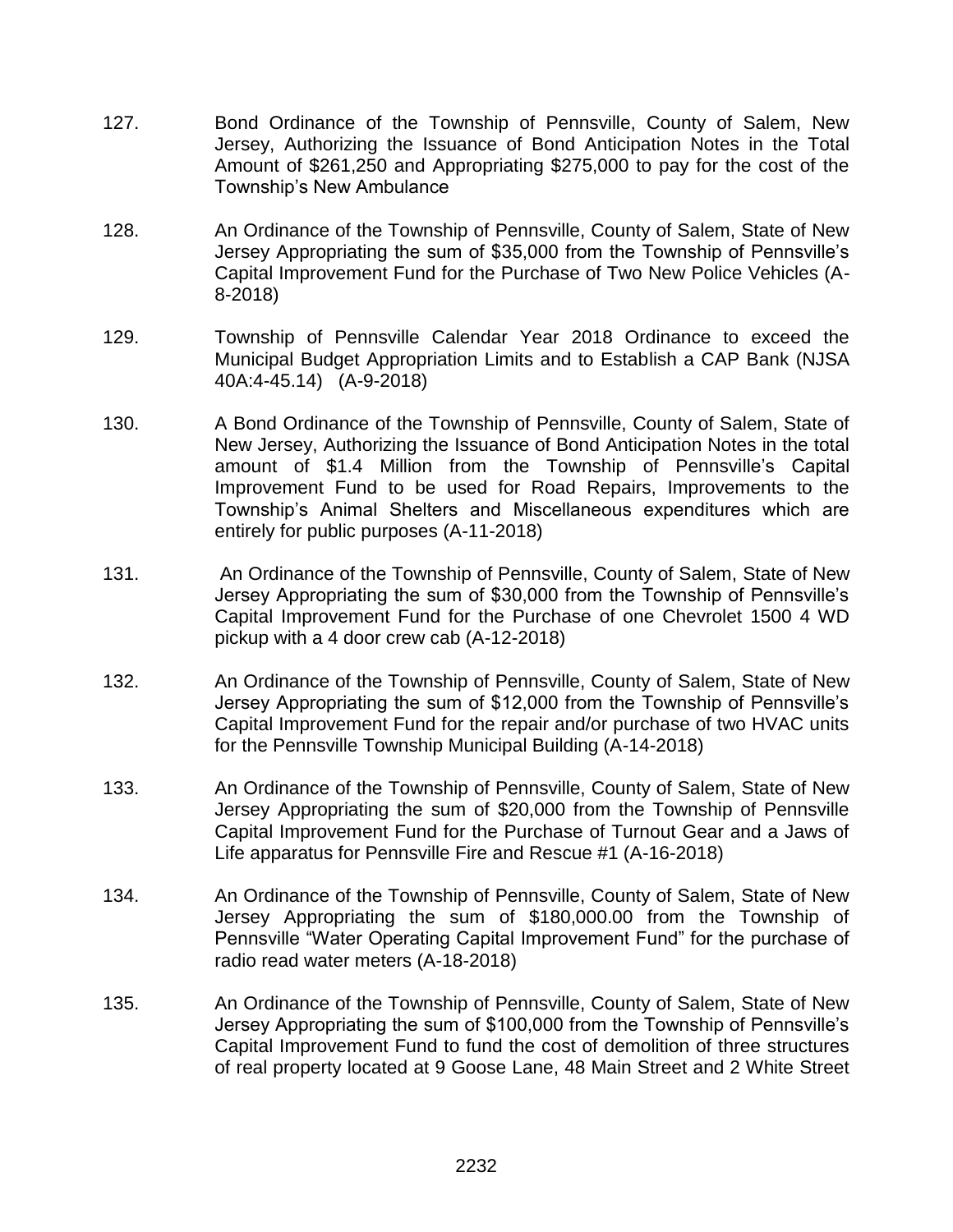and to fund the Acquisition of Clay to rehabilitate deteriorated Township infrastructure (A-19-2018)

- 136. Refunding Bond Ordinance authorizing the issuance of \$4,250,000 Tax Appeal Refunding Bonds (and notes in anticipation thereof) of the Township of Pennsville, in the County of Salem, New Jersey (A-20-2018)
- 137. Bond Ordinance providing for the improvement of the Sanitary Sewerage System in the Township of Pennsville, in the County of Salem, New Jersey, appropriating \$750,000 therefore and authorizing the Issuance of \$714,000 Bonds or Notes of the Township for Financing such appropriation (A-2-2019)
- 138. An Ordinance of the Township of Pennsville, County of Salem, State of New Jersey Appropriating the sum of \$235,000 from the Township of Pennsville's Capital Improvement Fund for the upgrade of Township Computer Systems, Software Upgrades, and Computer Security along with the purchase of a fingerprint machine for the Township Police Department (A-6-2019)
- 139. Township of Pennsville Calendar Year 2019 Ordinance to exceed the Municipal Budget Appropriation Limits and to establish a CAP Bank (A-7- 2019)
- 140. Bond Ordinance Appropriating \$1,400,000 and Authorizing the Issuance of \$1,333,000 Bonds or Notes of the Township, for various improvements or purposes authorized to be undertaken by the Township of Pennsville, in the County of Salem, New Jersey (A-8-2019)
- 141. Ordinance providing for improvement of Salem Drive in and by the Township of Pennsville, in the County of Salem, New Jersey, and appropriating \$400,000 therefor constituting proceeds of a grant from the Transportation Trust Fund and moneys available in the Capital Improvement Fund and Moneys available in the Capital Improvement Fund of the Township (A-9- 2019)
- 142. An Ordinance of the Township of Pennsville, County of Salem, State of New Jersey Appropriating the sum of \$55,000 from the Township of Pennsville's Capital Improvement Fund and General Capital Surplus for the Purchase of a Fire Truck and Installation of Crosswalk at Clifton Place and North Broadway (A-12-2019)
- 143. Bond Ordinance Authorizing the Issuance of \$4,233,813.59 Bonds of the Township to fund or retire notes heretofore authorized or issued for various improvements or purposes undertaken by the Township of Pennsville, in the County of Salem, New Jersey (A-14-2019)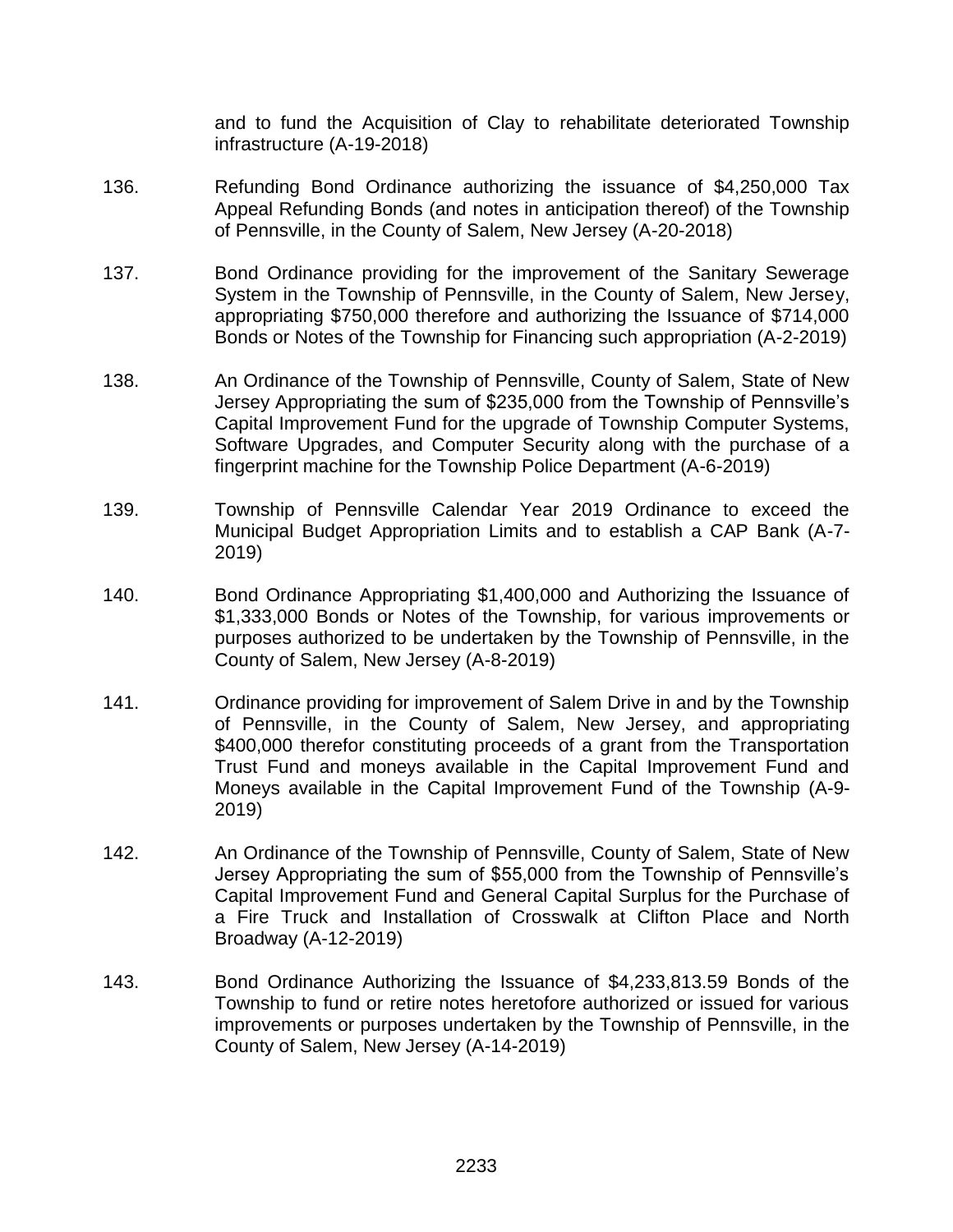- 144. An Ordinance of the Township of Pennsville, County of Salem, State of New Jersey Appropriating the sum of \$140,000 from the Township of Pennsville's Water Capital Improvement Fund to fund the cost of repairs to Well #5 and Well #8 and repairs to the clarifier at Heron Avenue (A-19-2019)
- 145. An Ordinance of the Township of Pennsville, County of Salem, State of New Jersey, appropriating the sum of \$35,000 from the Township of Pennsville's Capital Improvement Fund and General Capital Surplus for the purchase of a Ford F150 Pickup Truck (A-4-2020)
- 146. Township of Pennsville Calendar Year 2020 Ordinance to exceed the Municipal Budget Appropriation Limits and to Establish a CAP Bank NJSA 40A:4-45.14 (A-5-2020)
- 147. A Bond Ordinance of the Township of Pennsville, County of Salem, State of New Jersey, Authorizing the issuance of Bond Anticipation Notes in the total amount of \$1,520,000.00 and \$80,000.00 from the Township of Pennsville's Capital Improvement Fund to be used for road repairs, improvements to the Township's Riverview Park Entrance Way, material for capping of the landfill and miscellaneous expenditures which are entirely for public purposes (A-8- 2020)
- 148. Ordinance providing for Development of a bikeway in and by the Township of Pennsville, in the County of Salem, New Jersey, and Appropriating \$427,000 therefore constituting proceeds of two grants from the State of New Jersey Department of Transportation and Funds available in the Capital Improvement Fund of the Township (A-9-2020)
- 149. An ordinance of the Township of Pennsville, County of Salem and State of New Jersey, appropriating the sum of \$250,000.00 from the Township of Pennsville "Water Operating Capital Improvement Fund" for the purchase of Radio Read Water Meters (A-11-2020)
- 150. An Ordinance of the Township of Pennsville, County of Salem, State of New Jersey, Appropriating the Sum of \$212,000 from the Township of Pennsville's Capital Improvement Fund for Various Capital Improvements. (A-12-2020)
- 151. An Ordinance of the Township of Pennsville, County of Salem, and State of New Jersey, Appropriating the sum of \$100,000.00 from the Township of Pennsville "Water Capital – Capital Improvement Fund" for the Repair of Township Well #7 (A-14-2020)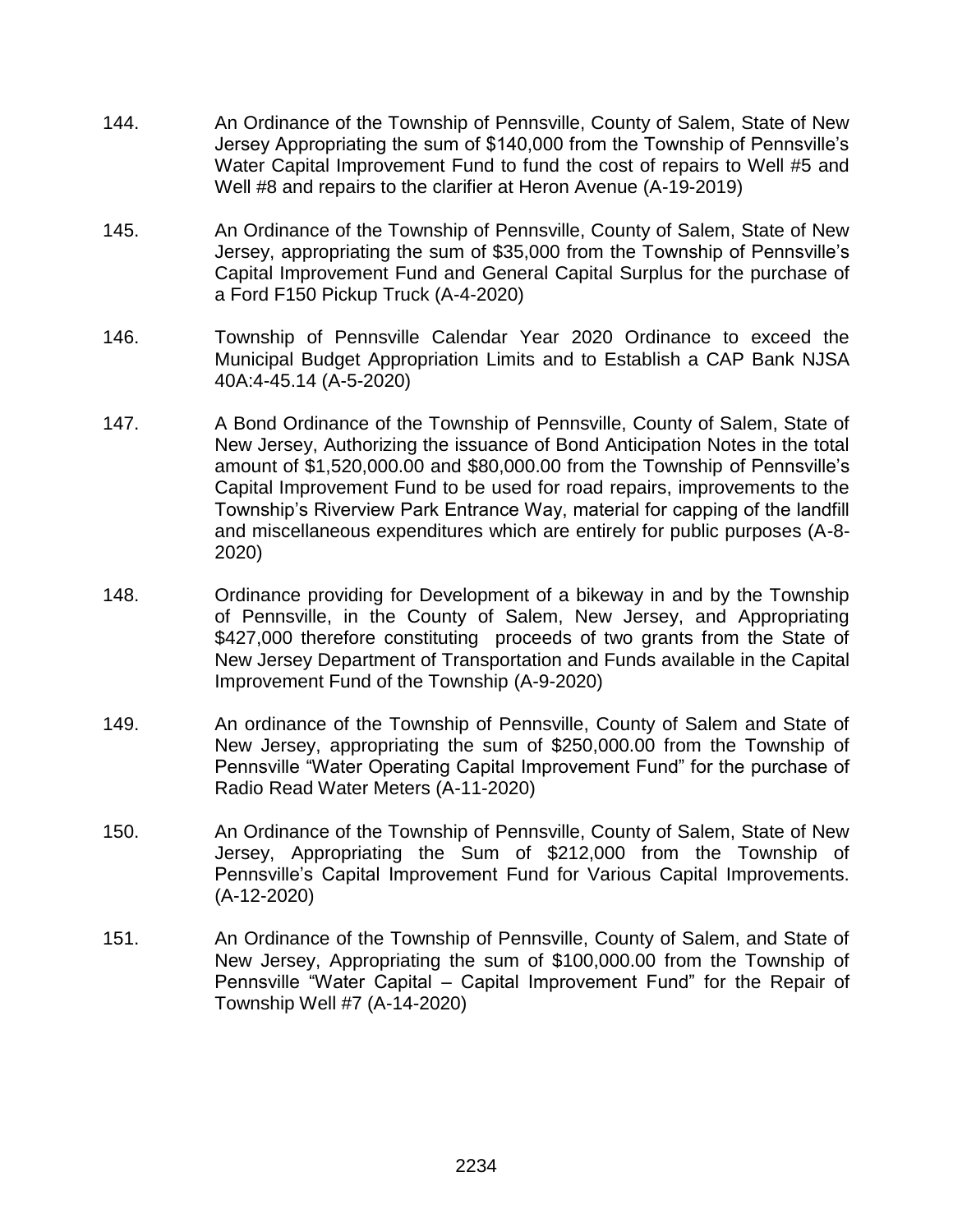- 152. An Ordinance of the Township of Pennsville, County of Salem, State of New Jersey appropriating the sum of \$77,000.00 From the Township of Pennsville's Capital Improvement Fund for Emergency Repairs to the Delaware River Bulkhead adjacent to Enlow Place and River Drive (A-21- 2020)
- 153. An Ordinance of the Township of Pennsville, County of Salem, State of New Jersey appropriating the sum of \$35,000.00 from the Township of Pennsville's Capital Improvement Fund for Additional Emergency Repairs to the Delaware River Bulkhead adjacent to Enlow Place and River Drive (A-2- 2021)
- 154. Ordinance providing for improvement of Sparks Avenue in and by the Township of Pennsville, in the County of Salem, New Jersey, and Appropriating \$240,000 therefore constituting proceeds of a grant from the Transportation Trust Fund and Moneys available in the capital improvement fund of the Township (A-4-2021)
- 155. A Bond Ordinance of the Township of Pennsville, County of Salem, State of New Jersey, Authorizing the Issuance of Bond Anticipation Notes in the total amount of \$1,800,000.00 and \$90,000.00 from the Township of Pennsville's Capital Improvement Fund to be used for road repairs, improvements to the Township's Riverview Park Entrance Way, Flood Repairs on Humphreys Avenue, purchase of a stake body truck and other capital improvements which are entirely for public purposes (A-5-2021)
- 156. Township of Pennsville Calendar Year 2021 Ordinance to exceed the Municipal Budget Appropriation limits and to establish a CAP bank NJSA 40A:4-45.14 (A-7-2021)
- 157. An Ordinance of the Township of Pennsville, County of Salem, State of New Jersey, appropriating the sum of \$105,000.00 from the Township of Pennsville's Capital Improvement Fund for additional funds needed for the Development of a bikeway in and by the Township of Pennsville (A-9-2021)
- 158. An Ordinance of the Township of Pennsville, County of Salem State of New Jersey, Appropriating the sum of \$14,000.00 from the Township of Pennsville's Capital Improvement Fund for additional funds needed for the improvement of Sparks Avenue in and by the Township of Pennsville (A-11- 2021)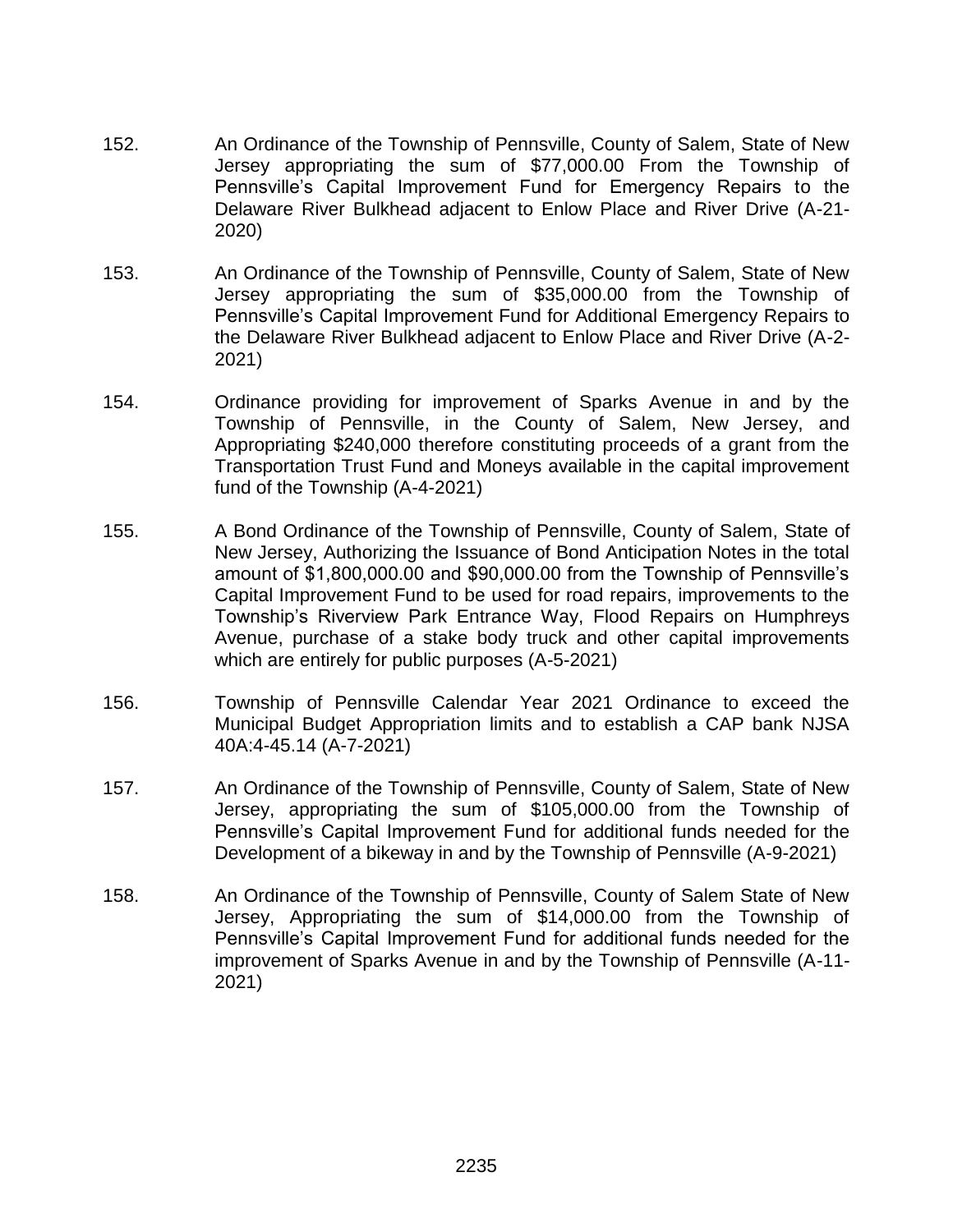159. An Ordinance of the Township of Pennsville, County of Salem, and State of New Jersey, Appropriating the sum of \$260,000.00 from the Township of Pennsville "Water Capital – Capital Improvement Fund" for the Engineering Cost Associated with the Repair and Rehabilitation of the Filtration System at the Township's Water Street Plant (A-12-2021)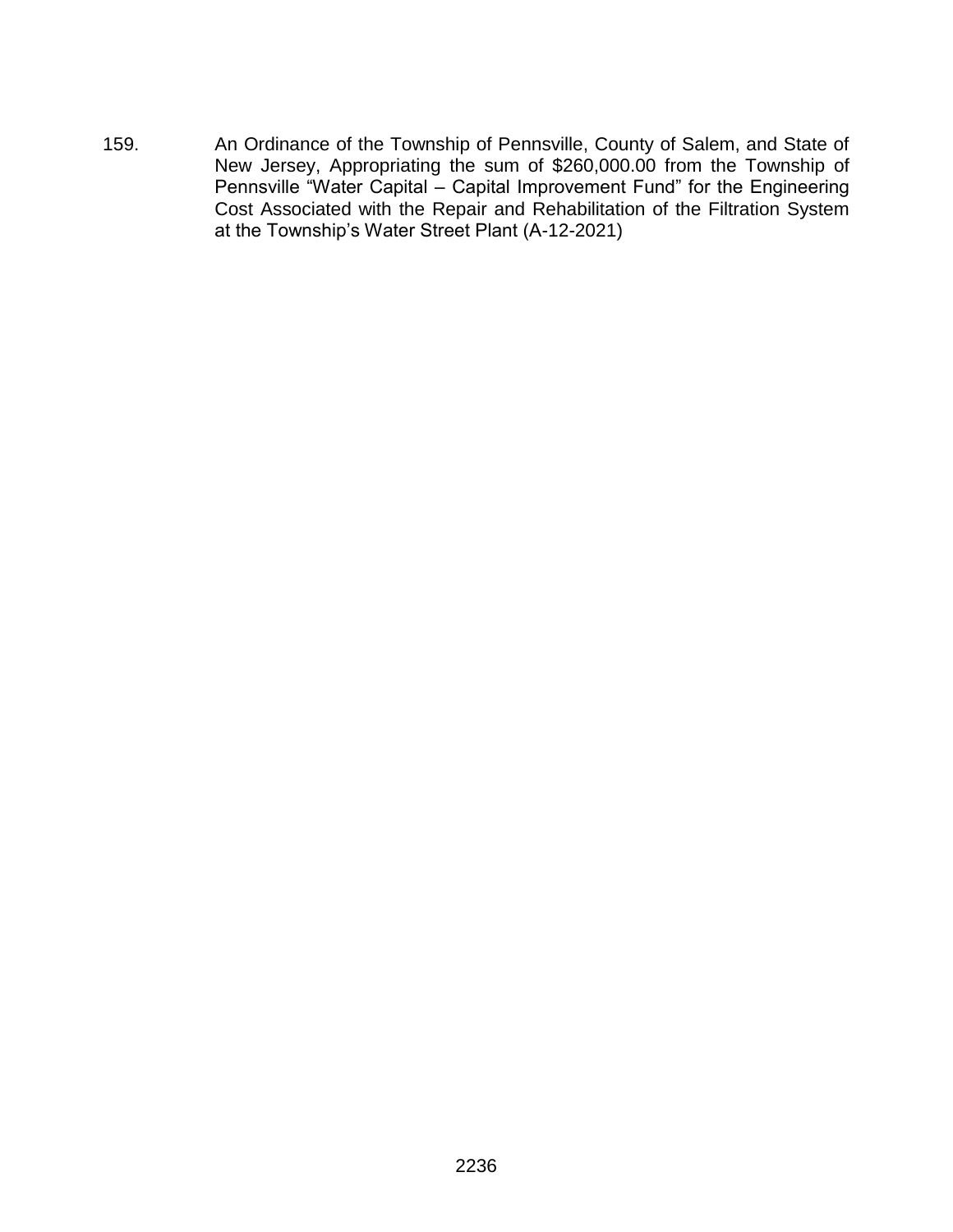## **ARTICLE 7 SIDEWALK ORDINANCES**

*The Sidewalk Ordinances listed in this Article are listed by Title Only. The complete original copy of all Ordinances are on file in the Township Clerk's Office.*

**1.** SIDEWALK ORDINANCE NO. 1.

AN ORDINANCE ENTITLED "AN ORDINANCE PROVIDING FOR THE CONSTRUCTION OF SIDEWALKS OF THE STREETS AND HIGHWAYS OF THE MUNICIPALITY AND THE REGULATION THEREOF INCLUDING THE MANNER IN WHICH THE SAME SHALL BE COMPLETED AND THE COST THEREOF BE PAID AND TO BE GENERALLY KNOWN AS SIDEWALK ORDINANCE NO. 1."

**2.** SIDEWALK ORDINANCE NO. 2

AN ORDINANCE ENTITLED "AN ORDINANCE PROVIDING FOR THE CONSTRUCTION OF SIDEWALKS OF THE STREETS AND HIGHWAYS OF THE MUNICIPALITY AND THE REGULATION THEREOF INCLUDING THE MANNER IN WHICH THE SAME SHALL BE COMPLETED AND THE COST THEREOF BE PAID AND TO BE GENERALLY KNOWN AS SIDEWALK ORDINANCE NO. 2."

**3.** SIDEWALK ORDINANCE NO. 3.

AN ORDINANCE ENTITLED "AN ORDINANCE PROVIDING FOR THE CONSTRUCTION OF SIDEWALKS OF THE STREETS AND HIGHWAYS OF THE MUNICIPALITY AND THE REGULATION THEREOF INCLUDING THE MANNER IN WHICH THE SAME SHALL BE COMPLETED AND THE COST THEREOF BE PAID AND TO BE GENERALLY KNOWN AS SIDEWALK ORDINANCE NO. 3"

**4.** SIDEWALK ORDINANCE NO. 4.

AN ORDINANCE ENTITLED "AN ORDINANCE PROVIDING FOR THE CONSTRUCTION OF SIDEWALKS OF THE STREETS AND HIGHWAYS OF THE MUNICIPALITY AND THE REGULATION THEREOF INCLUDING THE MANNER IN WHICH THE SAME SHALL BE COMPLETED AND THE COST THEREOF BE PAID AND TO BE GENERALLY KNOWN AS SIDEWALK ORDINANCE NO. 4."

**5.** SIDEWALK ORDINANCE NO. 5.

AN ORDINANCE ENTITLED "AN ORDINANCE PROVIDING FOR THE CONSTRUCTION OF SIDEWALKS OF THE STREETS AND HIGHWAYS OF THE MUNICIPALITY AND THE REGULATION THEREOF INCLUDING THE MANNER IN WHICH THE SAME SHALL BE COMPLETED AND THE COST THEREOF BE PAID AND TO BE GENERALLY KNOWN AS SIDEWALK ORDINANCE NO. 5."

6. SIDEWALK ORDINANCE NO. 6.

AN ORDINANCE ENTITLED "AN ORDINANCE PROVIDING FOR THE CONSTRUCTION OF SIDEWALKS OF THE STREETS AND HIGHWAYS OF THE MUNICIPALITY AND THE REGULATION THEREOF INCLUDING THE MANNER IN WHICH THE SAME SHALL BE COMPLETED AND THE COST THEREOF BE PAID AND TO BE GENERALLY KNOWN AS SIDEWALK ORDINANCE NO. 6."